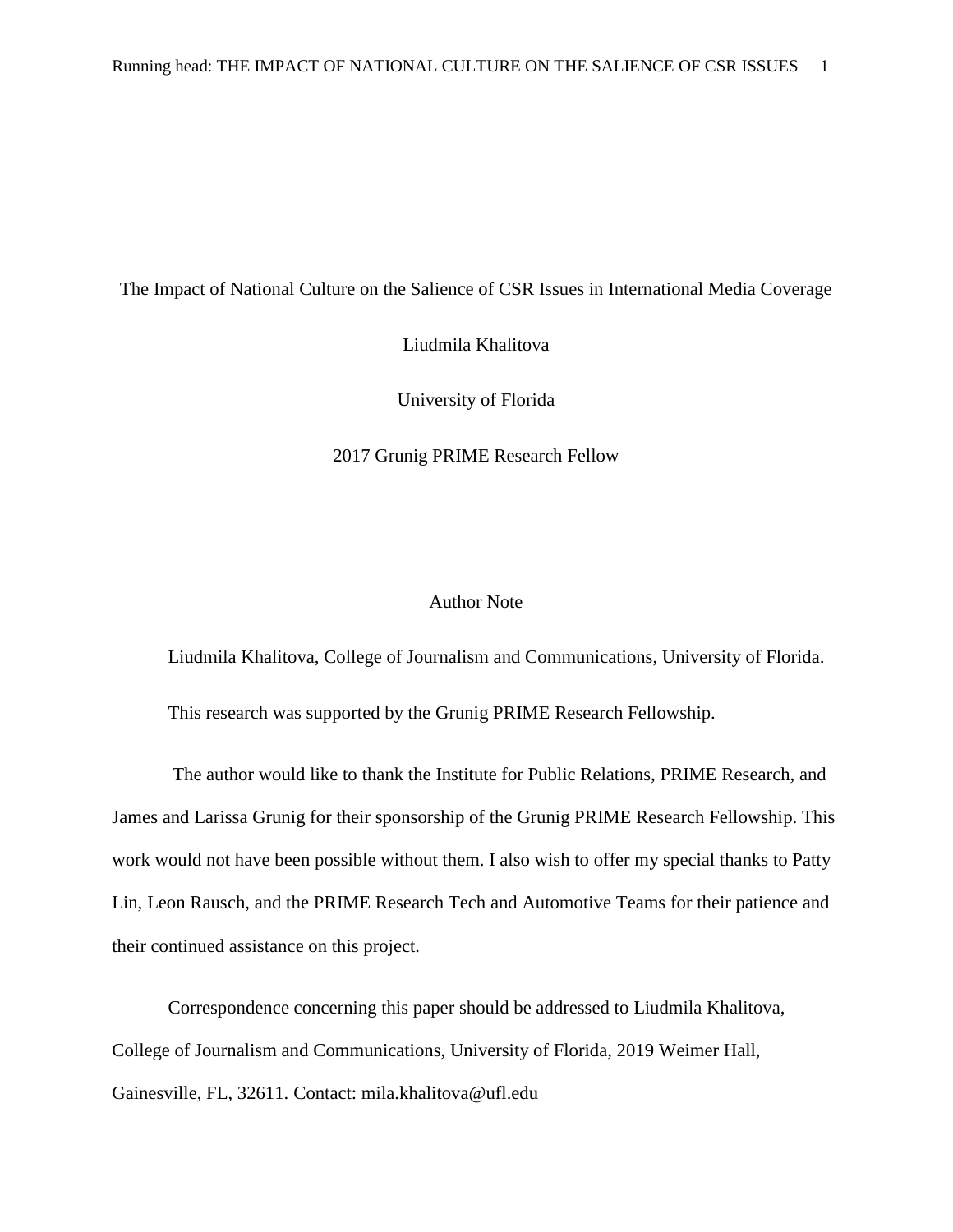#### **Abstract**

This paper explores the relative importance of five CSR domains (economic responsibility, stakeholder responsibility, environmental responsibility, the social component, and voluntariness) in media content published across seventeen countries located in Asia, Europe, Africa, North America and South America. The findings suggest that stakeholder responsibility issues were significantly more often discussed in Canada, Mexico, South Africa and India. Environmental issues were most frequently discussed in China, followed by Germany, Italy and Switzerland. Western countries, except for Canada, expressed greater concern about economic responsibilities, as did Thailand. Chinese and South Korean media significantly emphasized social aspects and voluntariness, whereas in other countries, these two CSR aspects got relatively little coverage. In an attempt to explain these findings, we discovered that Hofstede's value dimensions of national culture were linked to specific CSR aspects.

*Keywords:* CSR, national culture, international public relations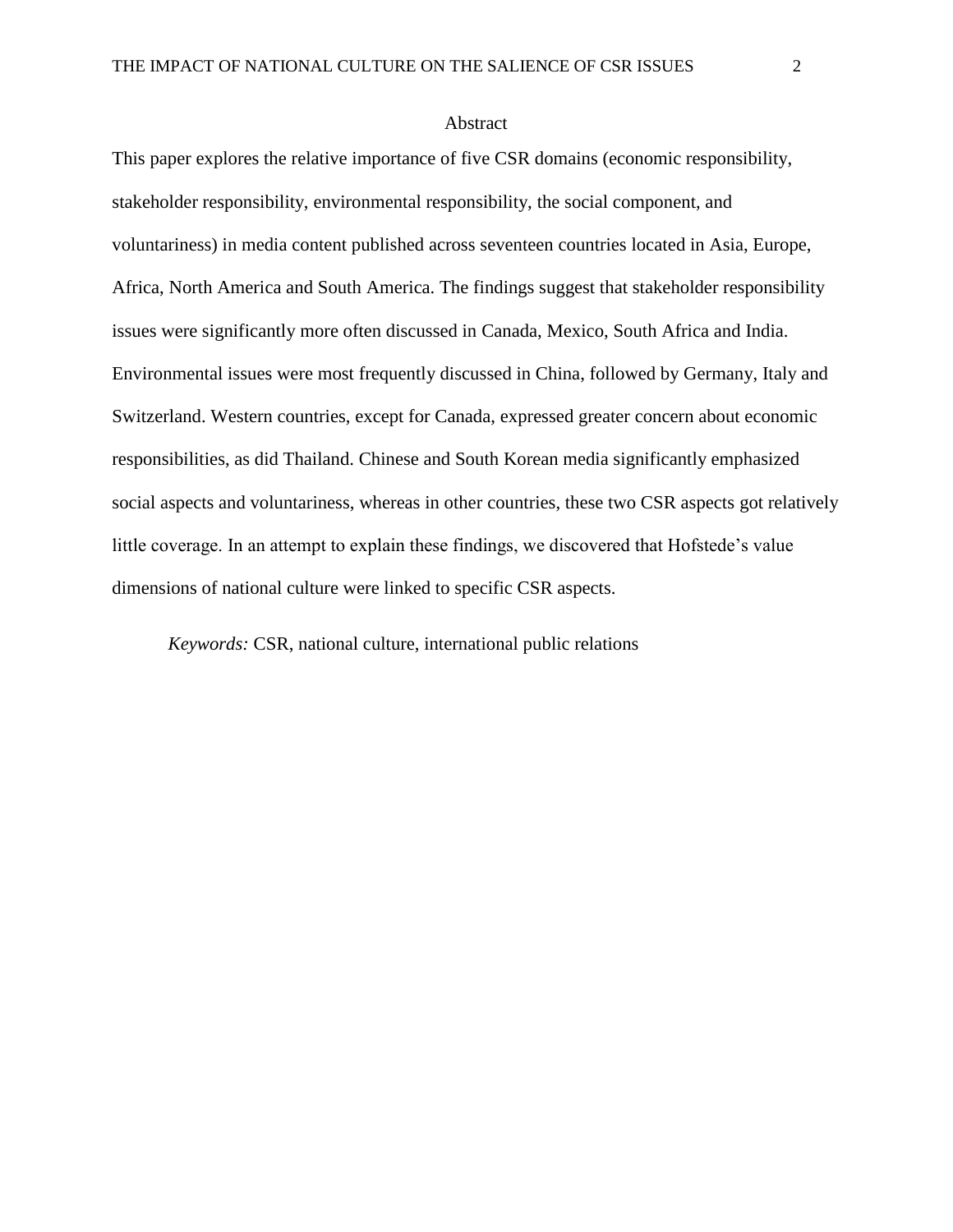The Impact of National Culture on the Salience of CSR Issues

#### in International Media Coverage

The term corporate social responsibility has been around for more than 50 years, yet its meaning remains the subject of a heated debate. As early as in 1973, Dow Votaw (1973), one of the pioneers of the corporate research lamented that, "it means something, but not always the same thing, to everybody" (p. 11). Not much has changed since then. A recent national survey on corporate responsibility (Aflac, 2016) revealed that even CSR executives cannot agree on how to define it, not to mention that CSR communicators, investors, and customers had very different ideas about what constitutes socially responsible corporate behavior. For example, some CSR pros emphasized external aspects of CSR, such as caring about the community, while others placed greater importance on the internal domain, for example, giving good health benefits to employees. For investment pros, being profitable was one of the most important features of CSR, whereas consumers believed that environmental stewardship and fair treatment of employees were the key constituents of socially responsible companies.

One of the underlying reasons for the ongoing debate around the meaning of CSR is the context-specific nature of the concept. To be considered socially responsible, an organization's behavior must be congruent with norms, values, and expectations of performance of the social setting in which it operates. These norms, values, and expectations, in turn, are shaped by a number of society-level factors, such as historical, cultural, economic, legal or political contexts. Because societies differ on these variables, it follows, that their expectations regarding firms' CSR practices, as well as the firms' performance will also differ across social entities (Halkos & Skouloudis, 2016; Katz, Swanson, & Nelson, 2001; Li, Fetscherin, Alon, Lattemann, & Yeh, 2010; Peng & Lin, 2009; Ringov & Zollo, 2007).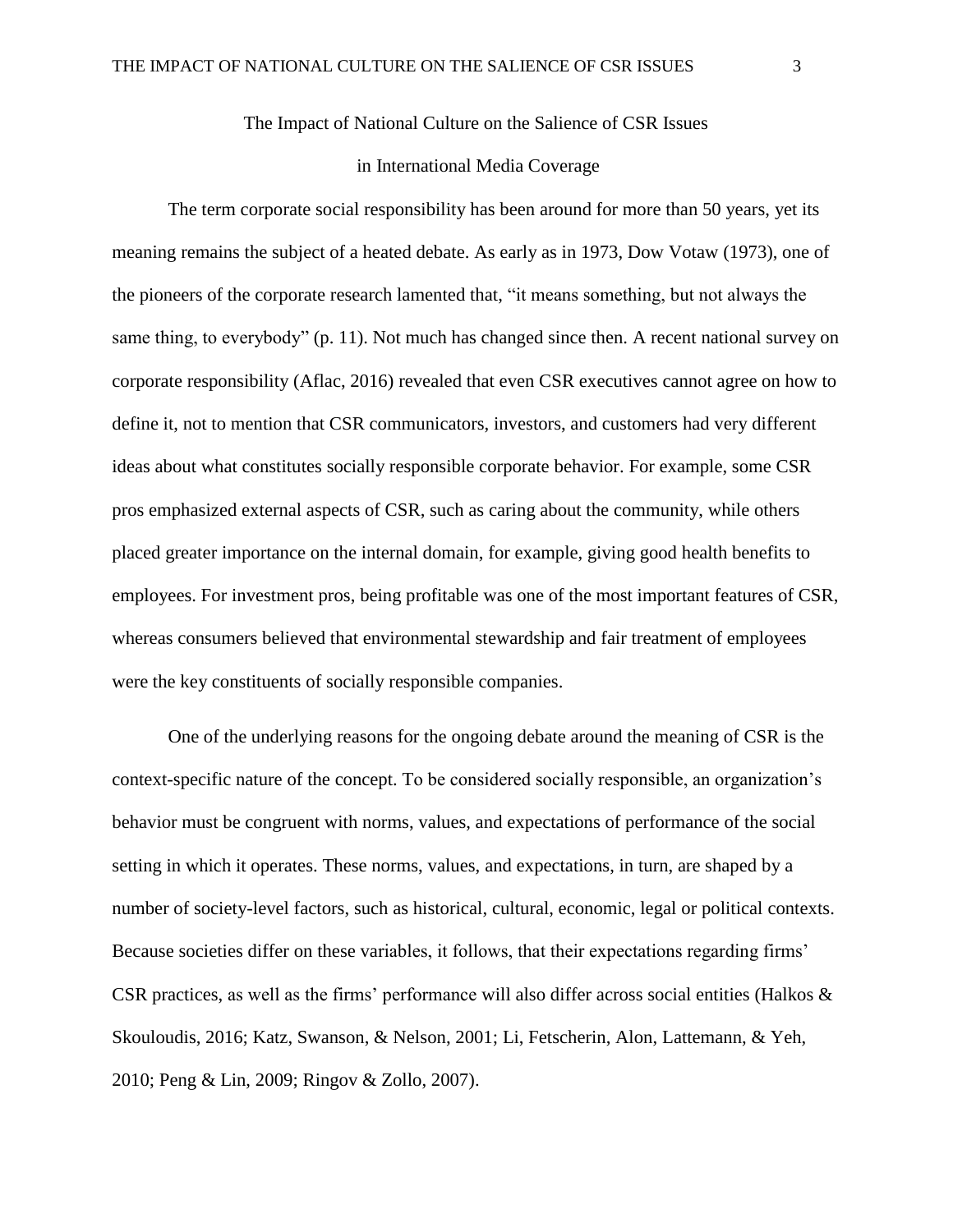This argument has crucial implications for public relations research and practice, as it provides a rationale for identifying and predicting influences on the perceptions of CSR in different social settings, which in turn, can potentially help public relations practitioners to implement and communicate CSR programs across the world more effectively.

Recent research has demonstrated the impact of society-specific factors on the CSR performance of organizations operating within those societies. For example, studies have shown that CSR performance is influenced by the culture of an organization's home country (Halkos & Skouloudis, 2016; Peng & Lin, 2009; Ringov & Zollo, 2007), its economic development, population growth, education (Ioannou & Serafeim, 2012; Peng & Lin, 2009), and its political environment (Ioannou & Serafeim, 2012; Li et al., 2010).

The purpose of this paper is to explore cultural influences on the salience of different CSR domains (Carroll, 1979; Dahlsrud, 2008) in the media discourse of different societies. This is an important aspect to consider because mass media play a prominent role in shaping the range of issues that the public perceives as important (McCombs & Shaw, 1972), and, therefore, can serve as a predictor of what audiences in different countries may think to be the most important attributes of corporate social responsibility.

## **Literature Review**

#### **The Contested Nature of Corporate Social Responsibility**

Tracing back earlier definitions of CSR, it becomes clear that what is considered a socially responsible corporate behavior is closely linked to the values and norms of a society. For instance, the first formal definition of CSR attributed to Bowen (1953), emphasized that it "refers to the obligations of businessmen to pursue those policies, to make those decisions, or to follow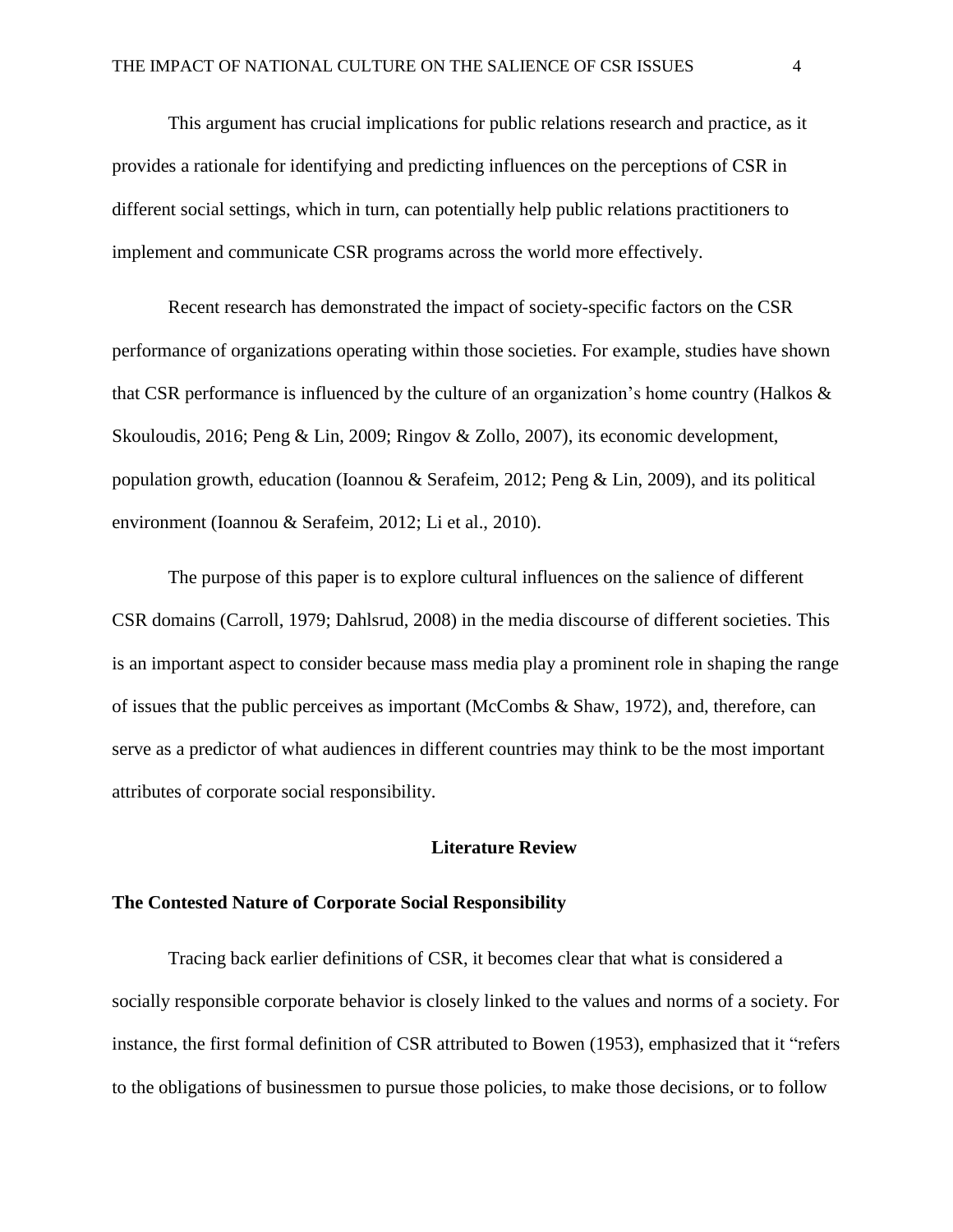those lines of action which are desirable in terms of the *objectives* and *values* of our society" (p.6, italics added). Elsewhere, Sethi (1975) argues that "social responsibility implies bringing corporate behavior up to a level where it is *congruent* with the prevailing *social norms*, *values*, and *expectations of performance*" (p. 62, italics added).

As norms and values is what differentiates societies from one another (Hofstede, Hofstede, & Minkov, 2010), the meaning of corporate responsibility cannot be the same in all of them. Researchers identified at least five different types of responsibilities that organizations are expected to fulfill to be considered socially responsible. Perhaps, one of the most cited works on CSR is Carroll's (1979) landmark study, where he defined CSR as "encompassing the economic, legal, ethical, and discretionary expectations that society has of organizations at a given point in time" (p.500). Prior CSR research presented two competing perspectives on what were the necessary and sufficient conditions for an organization to be viewed as socially responsible: Some insisted that simply acting in accordance with the law and making profit is sufficient, whereas others argued that the concept of CSR should be reflected in the corporate activities that go beyond economic and legal responsibilities (for a review, see Carroll, 1999). Carroll insists on the inclusion of the legal and economic components, arguing that economic performance within the existing legal framework is the fundamental responsibility of an organization upon which its other roles and responsibilities are predicated.

Dahslrud (2008) made a more recent attempt to revisit the dimensions of corporate social responsibility as they are being used in the modern discourse. He found that despite the range of existing CSR definitions, they consistently refer to five dimensions: environmental (natural environment), social dimension (relationships between business and society), economic dimension (socioeconomic and financial aspects), stakeholder dimension (relationships with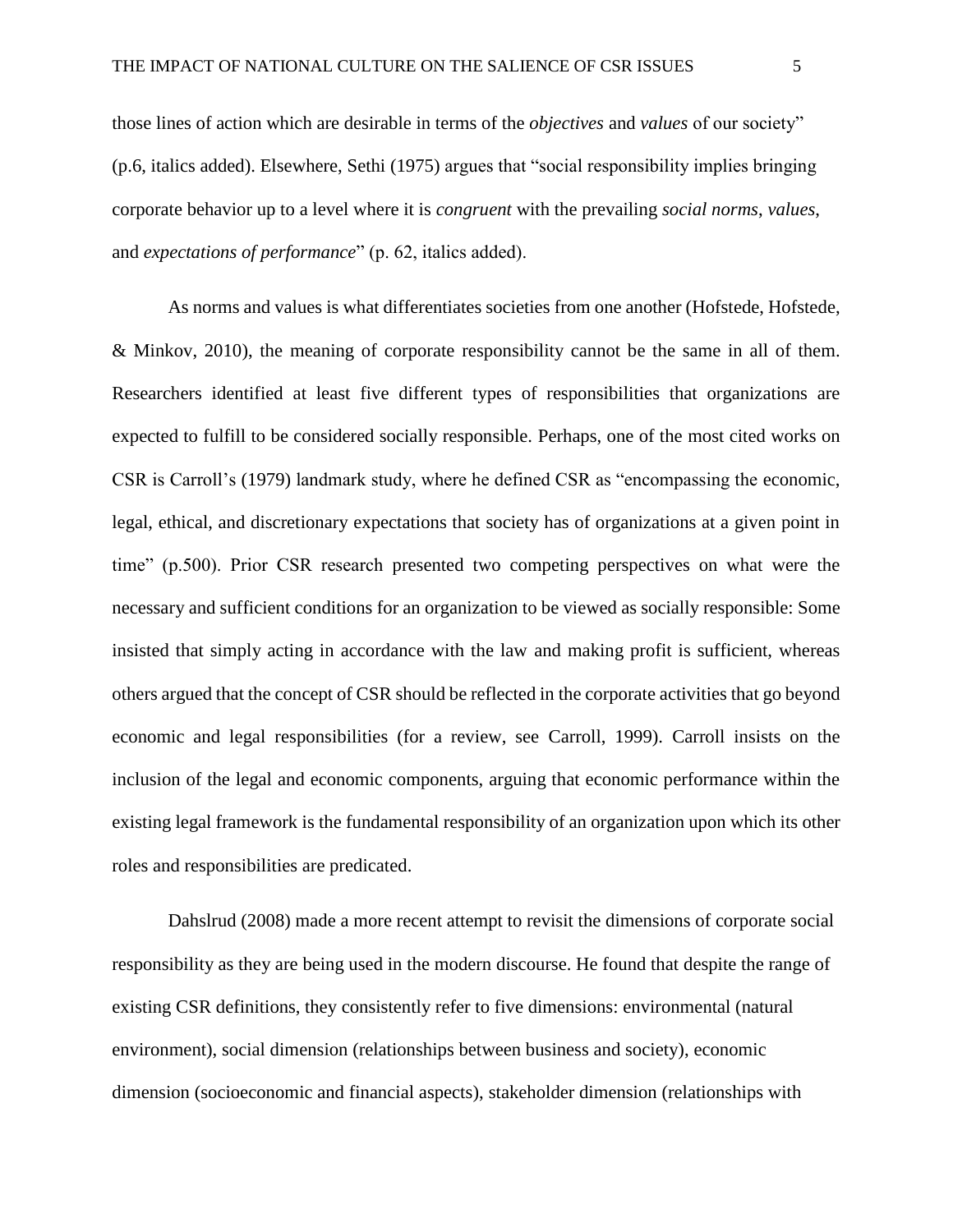stakeholders, including employees, customers, and suppliers), and voluntariness (actions and activities not prescribed by law, such as charity). This paper addresses the question which social values may be associated with each of these dimensions.

Research on international public relations suggests that because different societies view CSR differently and because of the variations in cultural and political backgrounds, societies also differ in their expectations regarding firms' CSR performance. For example, as Freitag & Stokes (2009) observed, in Central and Eastern Europe, CSR primarily is seen as focusing on sponsorship and philanthropy, whereas social and environmental responsibilities are seen as responsibilities of the government rather than those of private businesses. On the contrary, Latin American nations expect businesses to take into account the needs of their respective societies in addition to their business objectives. In particular, organizations are expected to offer solutions for local economic and environmental concerns and participate in local social and cultural activities (Freitag & Stokes, 2009; Molleda & Ferguson, 2004). Arguably, at least in part, such differences can be explained by the heterogeneity of values deemed important in societies.

#### **Value Dimensions of National Cultures**

A society's culture, defined as "the collective programming of the mind that distinguishes the members of one group or category of people from others" (Hofstede et al., 2010, p. 6) shapes values, beliefs, and norms of its members (Hofstede et al., 2010). Hofstede's cultural dimensions theory proposed six value dimensions that differentiate societies belonging to distinct cultures: power distance (the extent to which the members of a society accept unequal distribution of power without questioning it); individualism versus collectivism (self-interest and independence of an individual versus group interest and dependence on a group); uncertainty avoidance (the degree to which a society tolerates ambiguity); masculinity versus femininity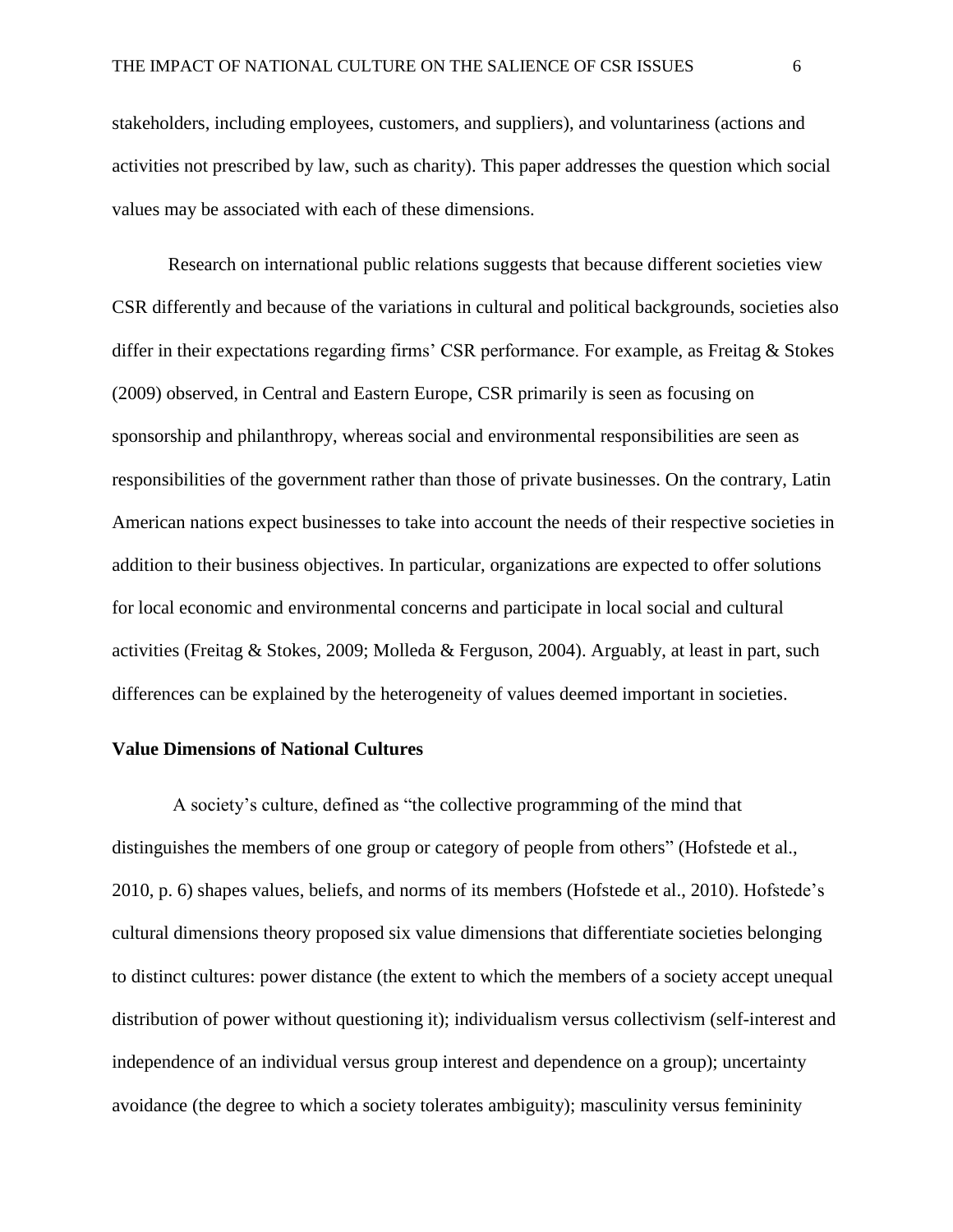(preference for competitiveness over cooperation); long-term orientation versus short-term orientation (the extent to which a society tends to connect the past with the current and future actions/challenges); and indulgence versus restraint (the degree to which a society favors free gratification of basic and natural human desires related to enjoying life and having fun versus strict control over needs and desires through social norms). There are, of course, alternative indices used in cross-cultural research, such as those proposed by the GLOBE Project (House, Hanges, Javidan, Dorfman, & Gupta, 2004), and they are not always consistent with one another (for a review, see Tung & Verbeke, 2010); however, one of the most significant advantages of using Hofstede's value dimensions in this study is that it permits making comparisons with the existing studies on CSR, whereas the GLOBE Project dimensions have not been used as extensively.

Theoretically, researchers link power distance, masculinity, uncertainty avoidance (Katz et al., 2001; Ringov & Zollo, 2007) and individualism (Ramasamy & Yeung, 2009; Ringov & Zollo, 2007) with less effective CSR performance. The rationale behind this is that in high power distance cultures people are less likely to express social initiatives or question business practices. In regard to individualism, they argue that people in individualist societies are primarily concerned with self-interest, whereas others' well-being is less of a concern. Masculinity is also thought to have a negative relationship with CSR performance, because it places low value on caring for others, inclusion, and cooperation.

Empirical data shows that some of Hofstede's value dimensions are linked to certain CSR dimensions but the results look somewhat inconsistent with theoretical expectations and with one another at a first glance when the roles of corporations and nation-states are compared. Thus, for example, Ringov & Zollo (2007) found that organizations located in countries with high power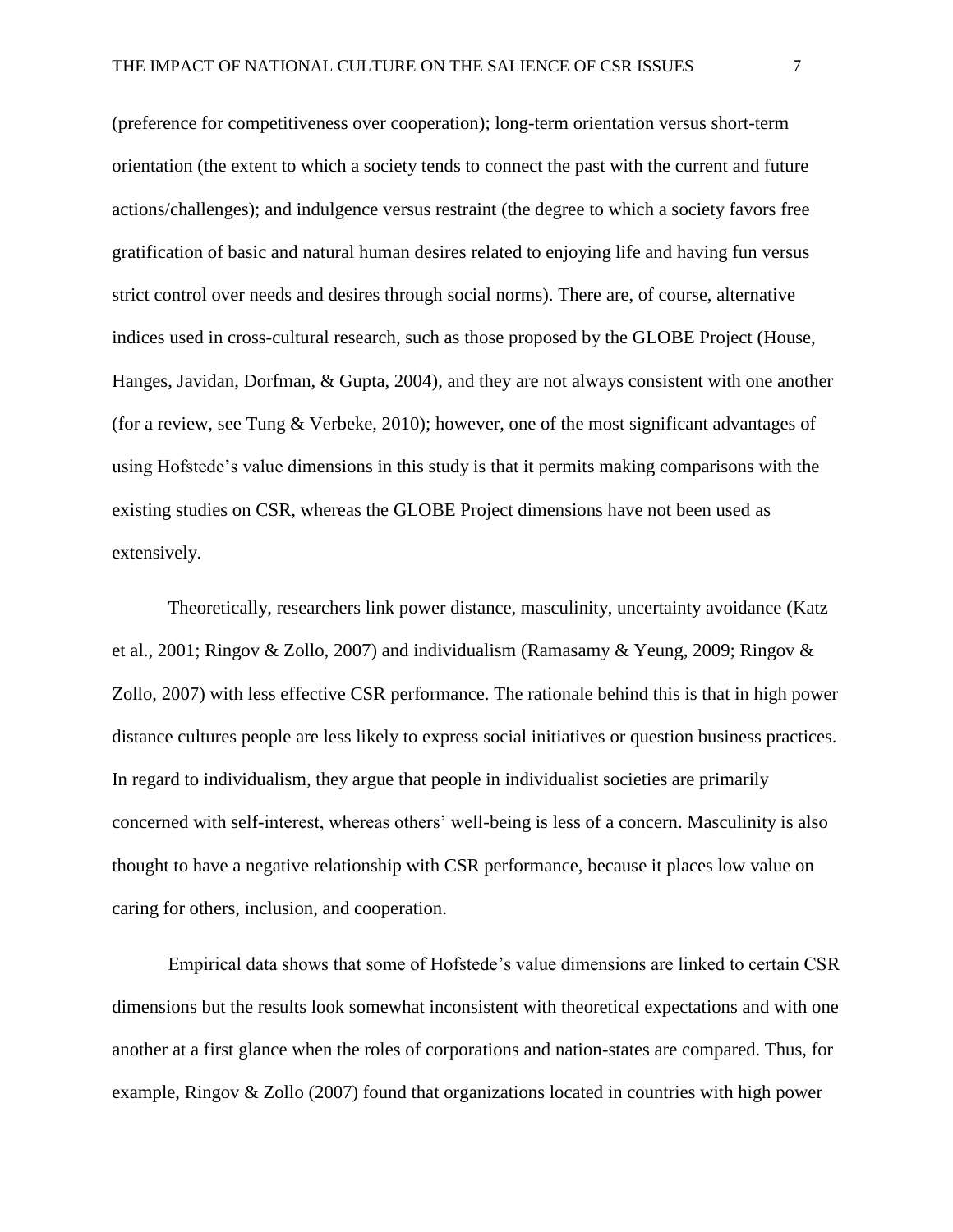distance and masculinity tend to perform poorer on social and environmental dimensions of CSR, whereas individualism and uncertainty avoidance has no impact on CSR performance. Elsewhere, Halkos & Skouloudis (2016) discovered positive effects of long-term orientation and indulgence on CSR penetration, defined as a composite CSR index consisting of a number of factors such as national environmental standards, a country's international CSR initiatives, and ethical investment stock exchanges. In addition, they found that countries scoring high on uncertainty avoidance had lower CSR penetration, whereas the effects of individualism, power distance and masculinity were found to be non-significant. The fact is that while both studies look at CSR performance, they explore the performance of different actors, that is, corporations and nation-states respectively, which may explain such inconsistencies.

These are interesting findings; however, they have quite limited practical application for the public relations industry, specifically, for multinational corporations (MNCs), which are major players in international public relations. First, because these studies explore the impact of country-level variables on CSR ratings of *locally-based* organizations, the implications of these findings for MNCs are not clear. Second, while these findings may potentially serve as cues regarding a nation's expectations of corporate conduct, equating the actual performance and expectations of performance may be misleading. Thus, for example, poor corporate performance on the environmental aspect may lead to the greater perceived importance of that particular CSR aspect compared to others, such as charity or employee relations, due to the effects of negativity bias (Baumeister, Finkenauer, & Vohs, 2001; Lewicka, Czapinski, & Peeters, 1992; Rozin & Royzman, 2016).

Therefore, understanding audience *expectations* regarding firms' CSR activities, rather than firms' performance per se, and how these expectations may be systematically different or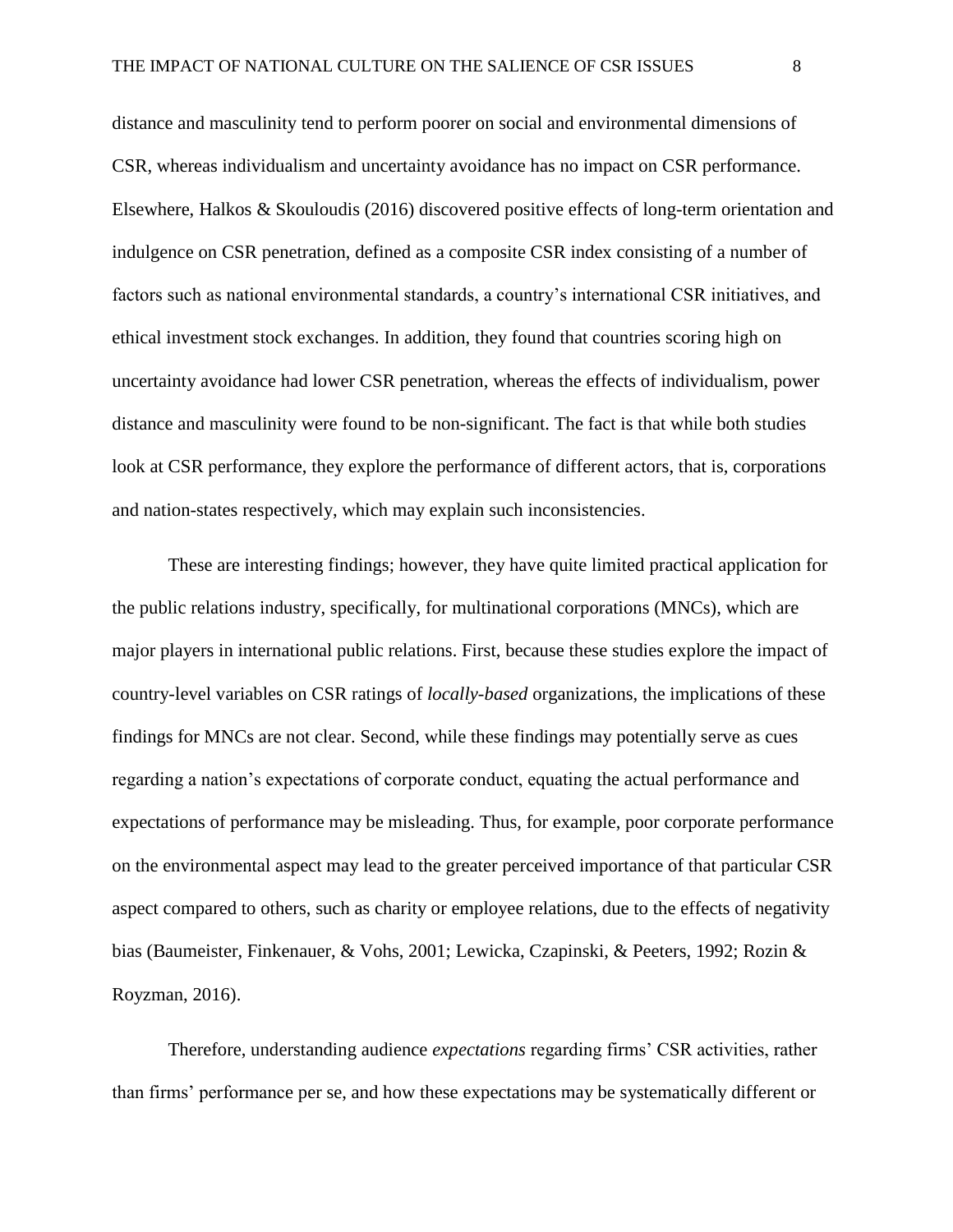similar across the world seems to have more relevance in the context of public relations practice. Despite the obvious practical value of such an inquiry, not much research has been done in this regard yet. Maignan (2001) conducted a survey of German, French and American customers to assess and compare their perceptions of the importance of different aspects in CSR. Her findings suggest that European consumers in general are more willing to actively support responsible businesses than their U.S. counterparts. In addition, U.S. consumers place a higher value on corporate economic responsibilities, whereas the Europeans are most concerned about businesses conforming to legal and ethical standards. Ramasamy & Yeung (2009) surveyed Chinese consumers from mainland China and Hong Kong and compared their results with those of Maignan (2001). Their findings indicate that the mainlanders were more supportive of CSR in general than their counterparts from Hong Kong, and that taken together, Chinese participants were more supportive of CSR than Western respondents. Ramasamy & Yeung (2009) attributed this difference to the collectivist nature of Chinese culture as opposed to the Western emphasis on individualism associated with self-reliance. In addition, they found that Asian participants, like Americans, regarded economic responsibility as the most important aspect for a firm to fulfill, which runs contrary to Maignan's (2001) proposition that individualist cultures tend to place higher importance on the economic dimension than collectivist cultures.

As the reader may observe from these examples, studies regarding consumers' expectations about firms' CSR performance are rare and tend to employ a very limited set of countries, perhaps, due to the costs associated with conducting multinational surveys. The present study attempts to assess cross-national differences in the relative importance of different CSR dimensions more systematically by employing the methodology that permits the inclusion of a larger set of countries for analysis. More specifically, we suggest that examining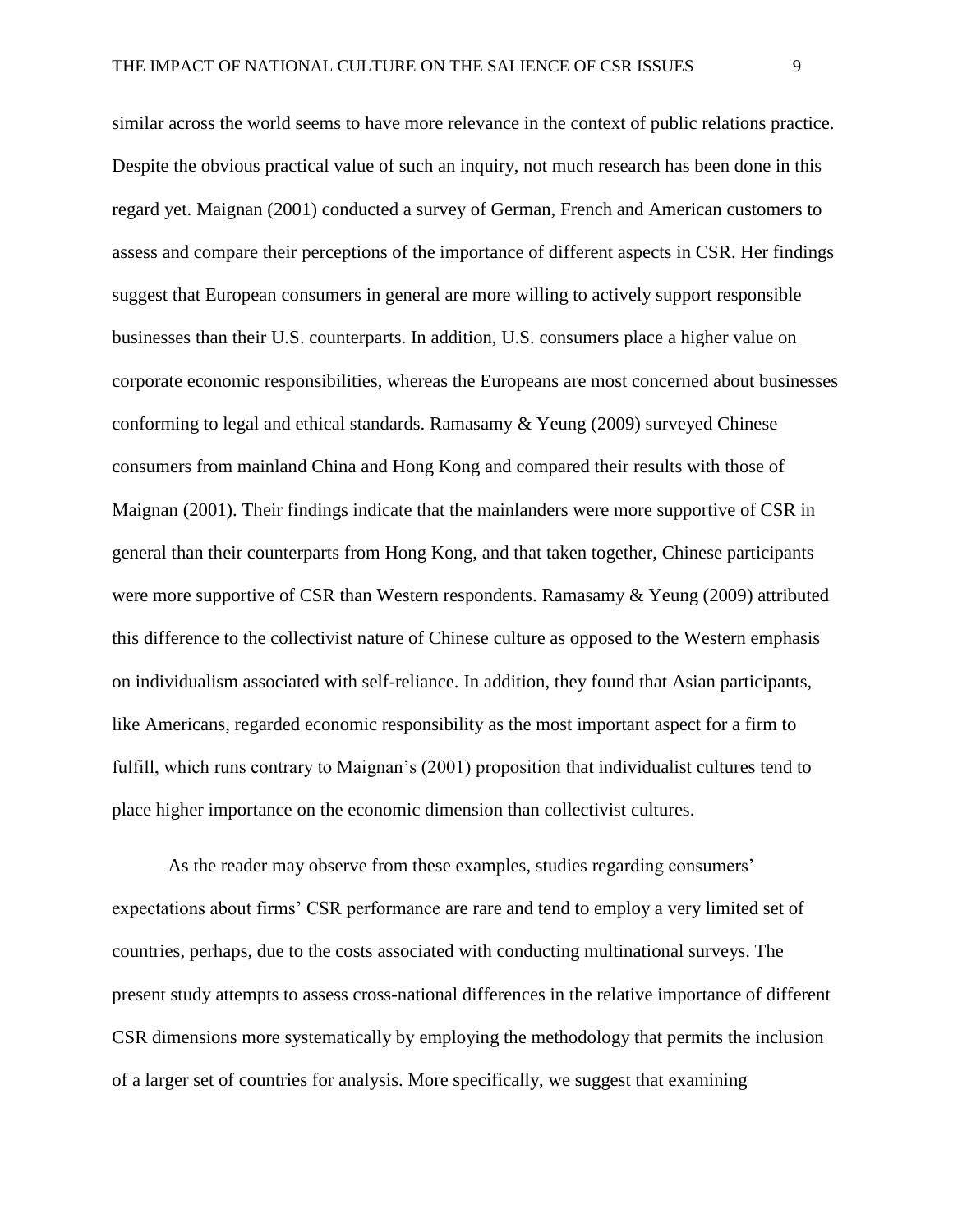international media content can be a more efficient alternative to conducting international surveys, as the extent to which a country's media give attention to one CSR dimension or another can predict which CSR dimensions will be perceived as the most important to that nation (McCombs & Shaw, 1972).

#### **Media Salience as a Measure of Relative Importance of a Topic**

This paper takes a somewhat non-orthodox approach to measuring the importance of different CSR aspects to a society. We suggest that the salience of a CSR aspect in media coverage may serve as a good proxy to measure the importance of that aspect to a nation. This proposition is rooted in agenda-setting theory (McCombs & Shaw, 1972), that describes the ability of mass media to transfer the salience of topics from mass media content to the public agenda. Salience refers here to a relative emphasis on a certain object(s), in comparison with other objects. The term object is used here in the broadest sense to denote anything that an individual can have an opinion about (Guo, Vu, & McCombs, 2012). The more salience an object has in the public discourse, the greater the likelihood that an individual is aware of that object, making the object more accessible or easier for the individual to recall. Accessibility, or, the "ease in which instances could be brought in mind" (Tversky & Kahneman, 1973) in turn, is a necessary condition for the individual to give that object a thought, to consider it, or to perceive it as relevant or important compared to others (Nelson, Clawson, & Oxley, 1997). While accessibility does not necessarily lead to perceived importance, the latter never occurs without the former. In other words, an individual can be aware of an object, and yet not consider it important, but he or she cannot perceive that object as important without being aware of it. When mass media extensively cover a certain issue, that is, make it salient in the news, it increases the public awareness of that issue, and therefore, increases the likelihood that it will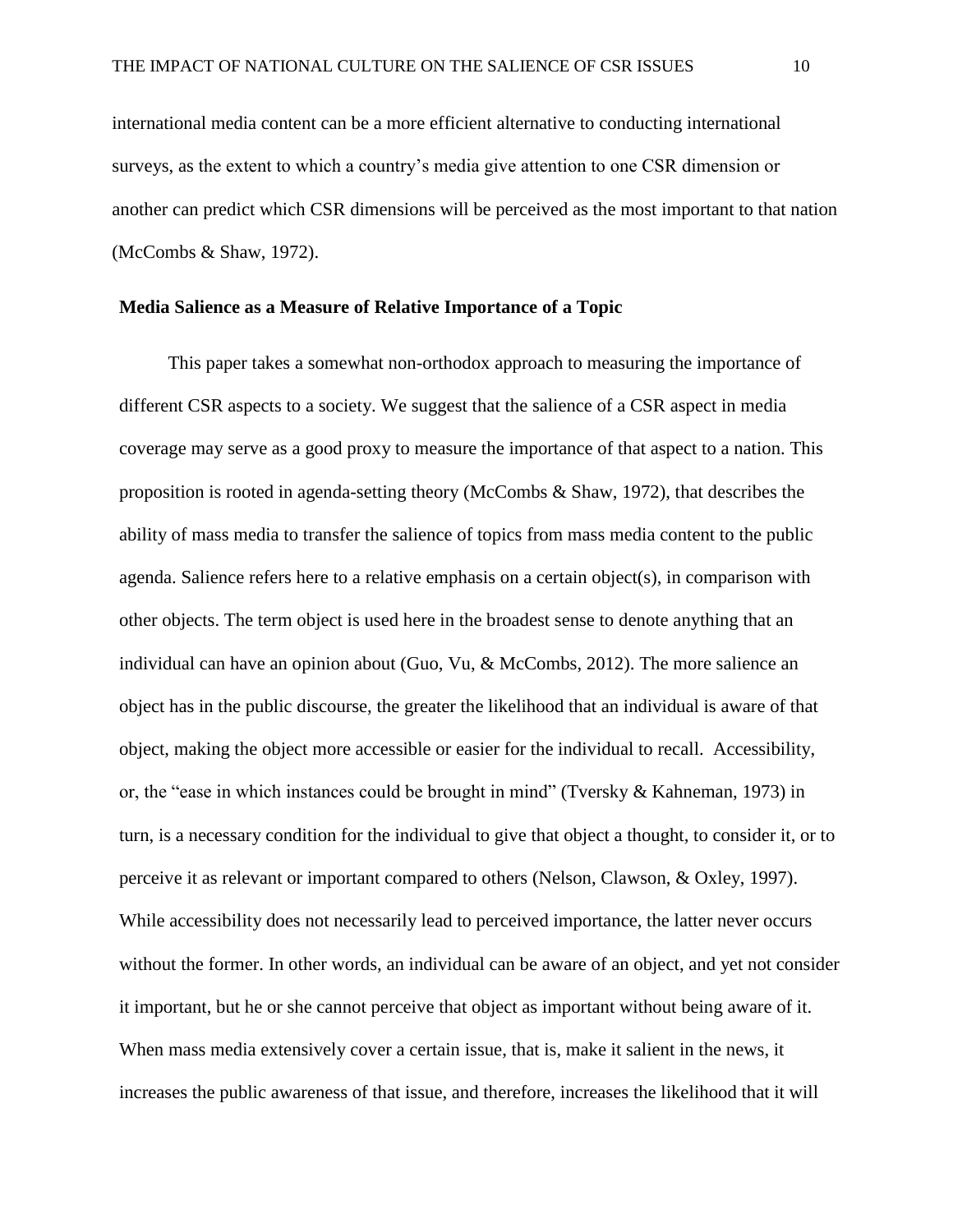be considered as important. This media effect was succinctly summarized by Bernard Cohen as follows "[the press] may not be successful …in telling people what to think, but it is stunningly successful in telling [them] what to think about" (as cited in Baran & Davis, 2008, p. 279). Hence, measuring the salience of various CSR dimensions in a country's media content is a valid way to assess which kinds of CSR activities are the most welcomed by the local public. Based on the literature review, we seek to answer the following research questions:

RQ 1: How do nations differ in the relative importance each places on different dimensions of social corporate responsibility?

RQ2: In regard to RQ1, is there a home-country effect? In other words, is there a difference between what nations expect to be fulfilled by domestic corporations and what they expect to be fulfilled by organizations headquartered abroad?

RQ3: Which value dimensions are associated with which CSR dimensions?

#### **Method**

## **Content Analysis**

To explore the salience of CSR issues in international media coverage, the study employed a quantitative content analysis of CSR-related news media articles published in 17 countries. Content analysis data was kindly provided by PRIME Research, a global media research-based corporation.

**Data.** The dataset was limited to newspaper articles about CSR activities of four automotive multinational corporations (BMW, Hyundai-Kia, Toyota Motors, and General Motors) who were the clients of PRIME Research. The MNCs are headquartered in Germany, South Korea, Japan, and the United States respectively. These four corporations were selected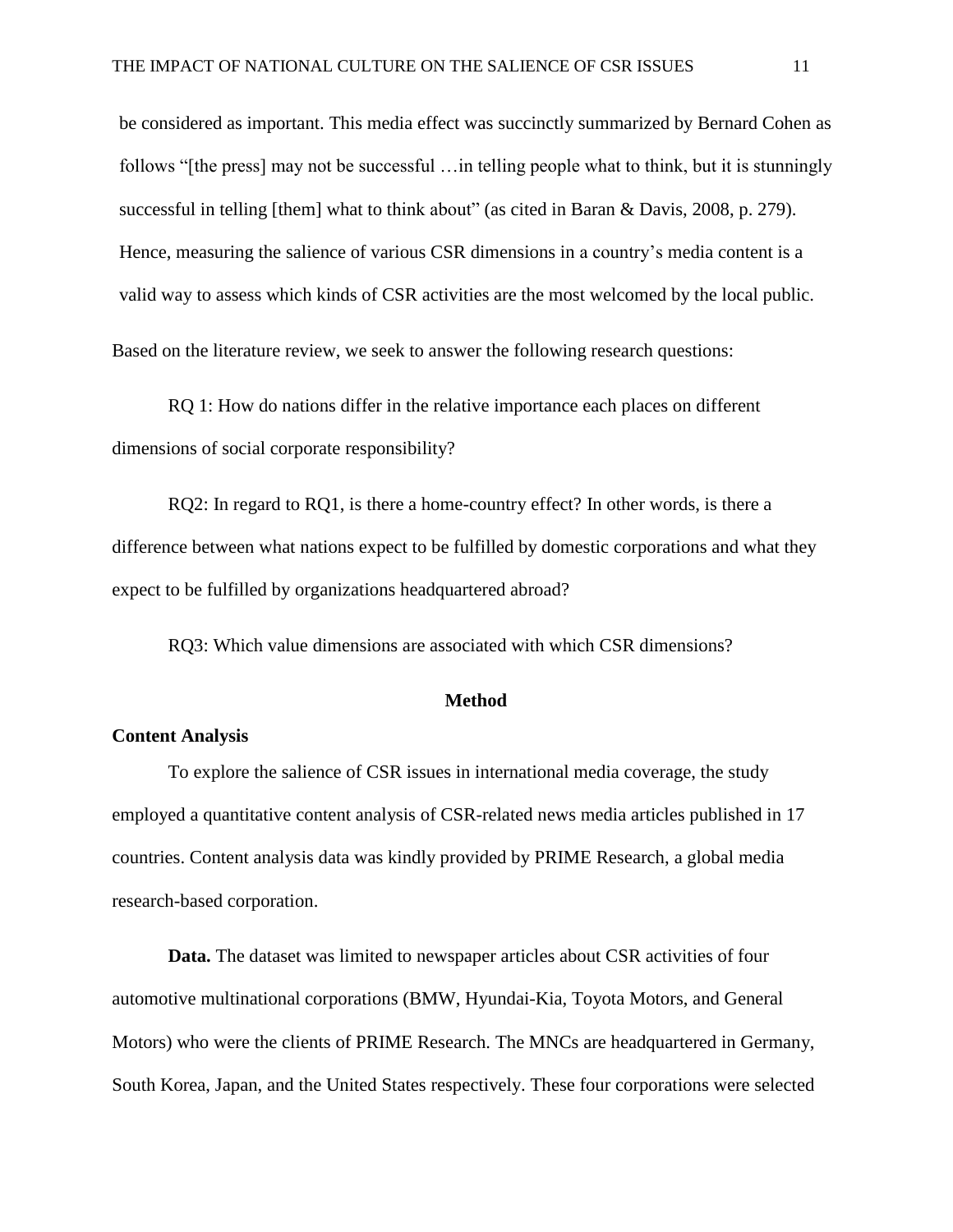because of their high and relatively equal prominence in news media content, and because they all are headquartered in different parts of the world. The articles were published between January 1, 2016 and December 31, 2016 in 17 countries located in Asia, Europe, Africa, North America, and South America (see appendix A). News outlets monitored by PRIME Research include all major national and regional publications in each of these countries. The clippings come from national and international media archives, as wells as from PRIME's own database. Listing all of the outlets in this paper is not feasible due to the page limit. For instance, just the Indian sample alone included seventy newspapers, and eighty-three outlets were used in the Chinese sample. The full list of outlets will be provided by the author upon request.

A mention of any of the automotive MNCs in the context of one of the five CSR dimensions represented a unit of analysis ( $N = 17,356$  mentions in 6,692 articles). If a corporation was mentioned once but discussed in regard to two (or more) CSR issues, it was coded as two (or more) separate mentions.

**Procedure.** For each mention, coders used the standardized coding protocol developed by PRIME Research to identify a topic in relation to which a company was mentioned. The researcher further selected all CSR-related topics and placed them into five broader CSR categories identified by Dahlsrud (2008): 1) stakeholder responsibility 2) environmental responsibility 3) economic responsibility 4) social dimension 5) voluntariness.

**Intercoder reliability.** PRIME Research news analysts (native speakers) coded the data. They receive extensive training to ensure intercoder reliability. Reliability tests conducted for a previous study yielded absolute agreement coefficients between .77 and .96 among the organization's coders. To make sure that intercoder agreement for this particular study was satisfactory, two news analysts were selected (based on their availability) to code 20 articles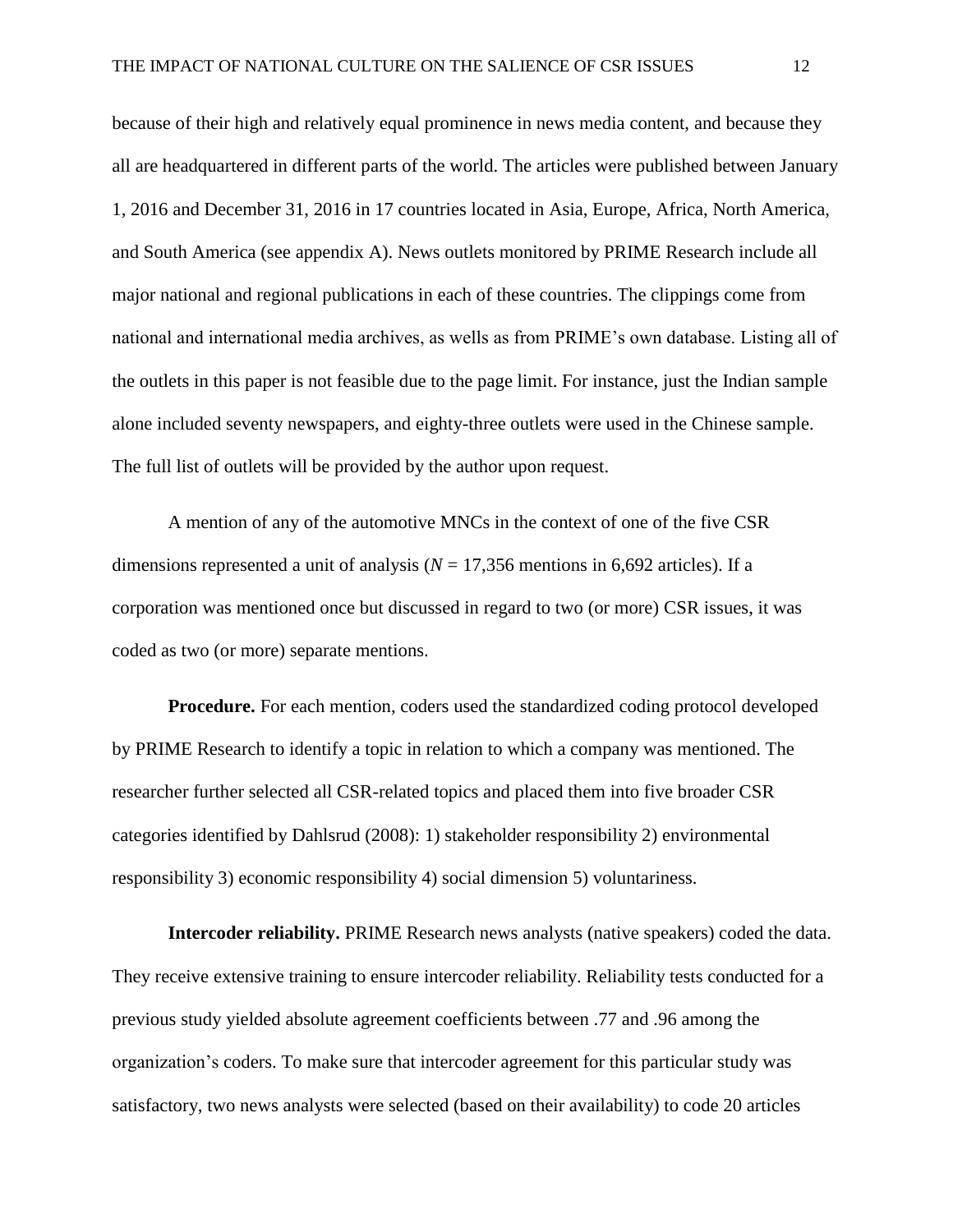from the dataset using the standardized coding protocol. After collapsing CSR topics into the five dimensions discussed above, the researcher calculated Krippendorf's alpha. The resulting coefficient of  $\alpha = .857$  is considered satisfactory for the purposes of academic research (Neuendorf, 2002).

#### **Variables**

**CSR dimensions.** For this study, five CSR dimensions identified by Dahlsrud (2008) were used (for the full list of topics placed in each dimension, see Appendix B). Dahlsrud's classification was used for two reasons. First, it was the most recent work on the topic to the date, and, second, it was based on the actual use of the term, included various sources, and the frequency of usage of various definitions was taken into account.

The stakeholder dimension represented the topics in the organization's coding protocol, which concerned a company's relationships with its stakeholders (customers, market partners, shareholders, unions, employees).

The environmental dimension combined the topics that discussed the MNCs in the context of ecology (including emissions, fuel economy, the use of renewable energy, etc.).

The economic dimension included topics concerning a company's financial performance (business results, sales revenues, earnings, company value, etc.).

For the social dimension, we identified topics related to societal issues such as diversity, gender relations, human rights, intercultural exchange, aging staff, child labor and similar topics.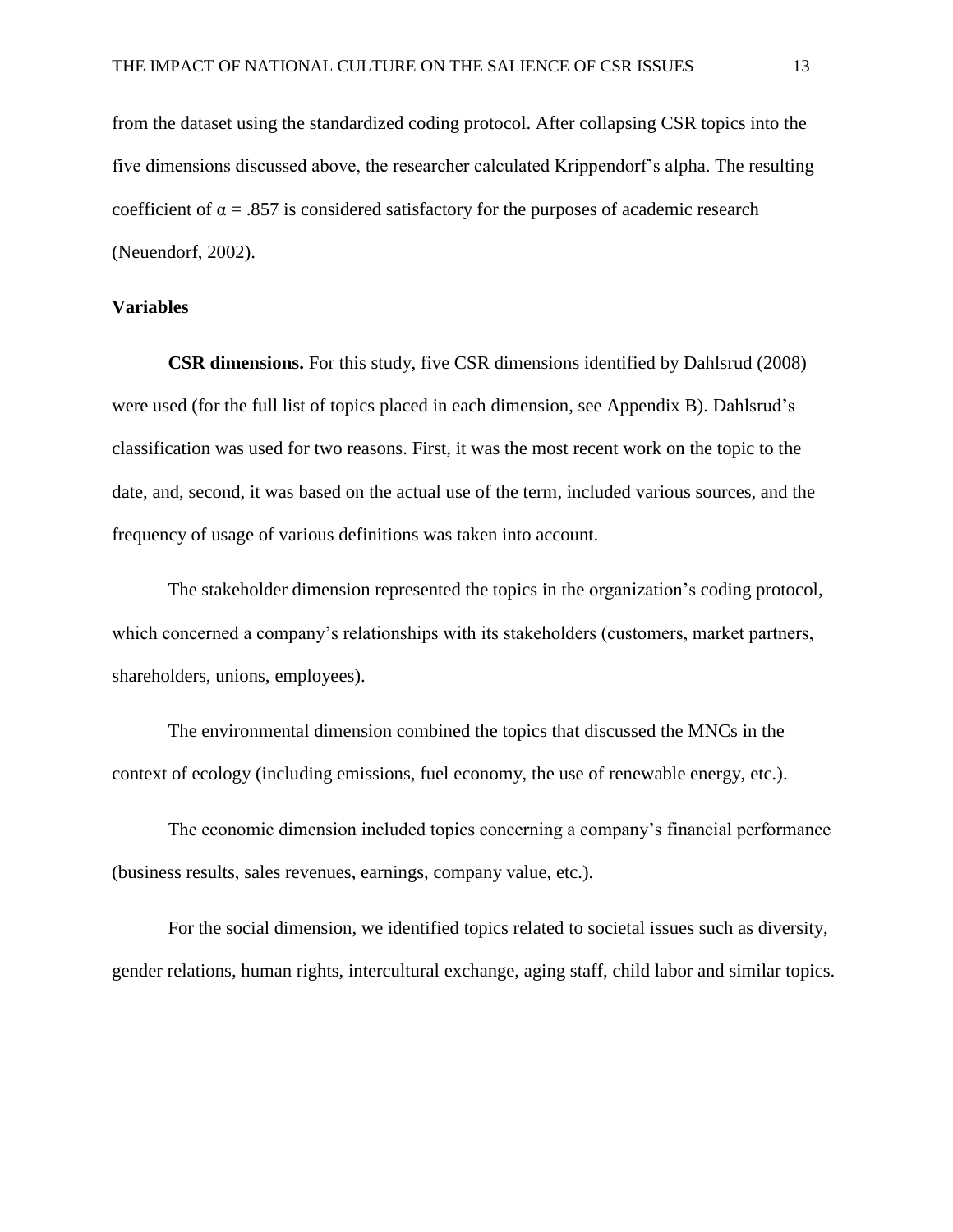Finally, for the voluntariness dimension we selected charity-related topics, such as donations, educational and healthcare initiatives (not for employees), sponsoring of cultural activities, science, sports, and also ethical/moral issues.

**Culture.** To assess the impact of culture, each country's scores on Hofstede's six cultural dimensions were used: Individualism, Masculinity, Uncertainty Avoidance, Long-Term Orientation, Indulgence, Power Distance. Hofstede's dimensions were used in order to keep the findings comparable with the previous studies on CSR (e.g. Katz et al., 2001; Ramasamy & Yeung, 2009; Ringov & Zollo, 2007).

**Salience.** The salience of each CSR dimension in a certain country was operationalized as total number of times a certain dimension was discussed as part of a country's news media content. To parcel out the differences across countries from the random differences across the four automotive corporations, the salience of the companies was controlled for.

**Home country.** A dichotomous variable (coded as  $0 - no$ ,  $1 - yes$ ) that represented the cases when a country's media discussed a corporation, headquartered in that country, in the context of CSR.

### **Statistical Analyses**

To answer RQ1, we conducted a multiway chi-square test (CSR dimensions \* country \* corporation) in SPSS Statistics 24. The differences between the expected and the observed counts were tested for statistical significance by calculating Bonferroni-corrected *p*-values for adjusted standardized residuals. We obtained four (one per each automotive company) residual values (*z*-scores) for each country within each CSR dimension. These values were subsequently used to answer RQ2.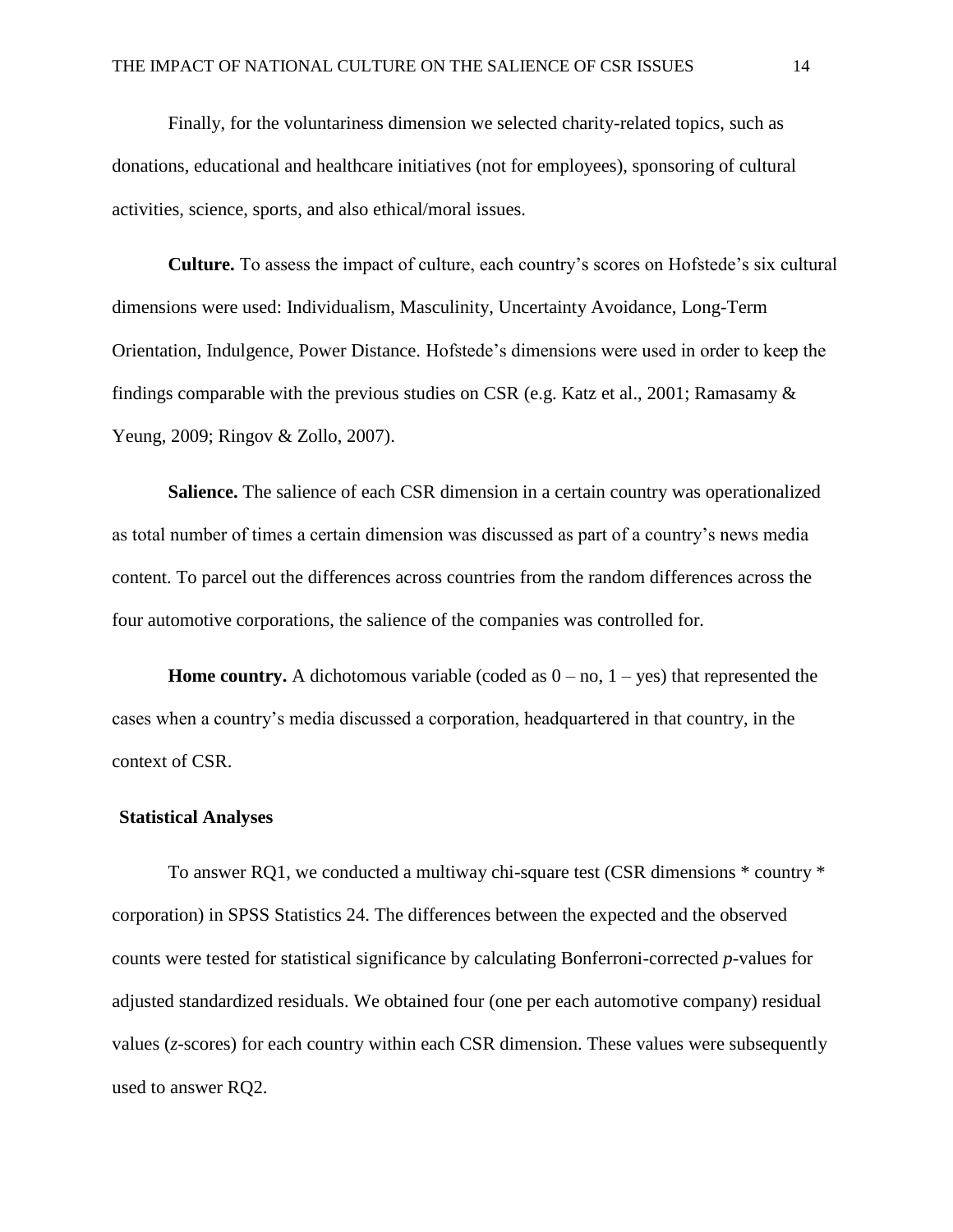To answer RQ2, a MANOVA test in SPSS 24 was conducted. Countries' values of *z*  obtained in the preceding chi-square test, as a normally-distributed measure of a country's difference "from the mean", for each dimension, were entered as dependent variables (five DVs in total, one for each CSR dimension; positive *z*-values indicated greater relative prominence of a certain CSR dimension compared to other countries; negative *z*-values indicated lower prominence). The independent variables were Company (four groups) and Home country, where 1 indicated cases for which *z*-scores represented the prominence of a company within its home country's news coverage of a certain CSR dimension. That is, for example, if adjusted residual value belonged to American media and Company = General Motors, then Home country = 1.

A multinomial regression analysis was conducted to answer RQ3. Countries' scores on the six Hofstede's dimensions were entered as predictor variables, while controlling for the effects of brands. CSR dimension discussed in a unit of analysis was a categorical dependent variable, where CSR dimensions were coded as  $1 =$  stakeholder responsibility,  $2 =$  environmental responsibility,  $3 =$  economic responsibility,  $4 =$  social dimension,  $5 =$  voluntariness. Economic responsibility (3) and the Toyota Motor (4) served as baselines.

#### **Results**

RQ1 asked how countries differ in the relative importance placed to different CSR dimensions. Statistical analysis yielded the following results (see Tables  $1 - 1.4$ ):

```
- Tables 1 - 1.4 here -
```
**Stakeholder responsibility**. In total, media in Germany, France, Italy, Spain, Switzerland, the Netherlands, China and Thailand discussed this dimension significantly less frequently than might have been expected based on the sample average. In contrast, Canada,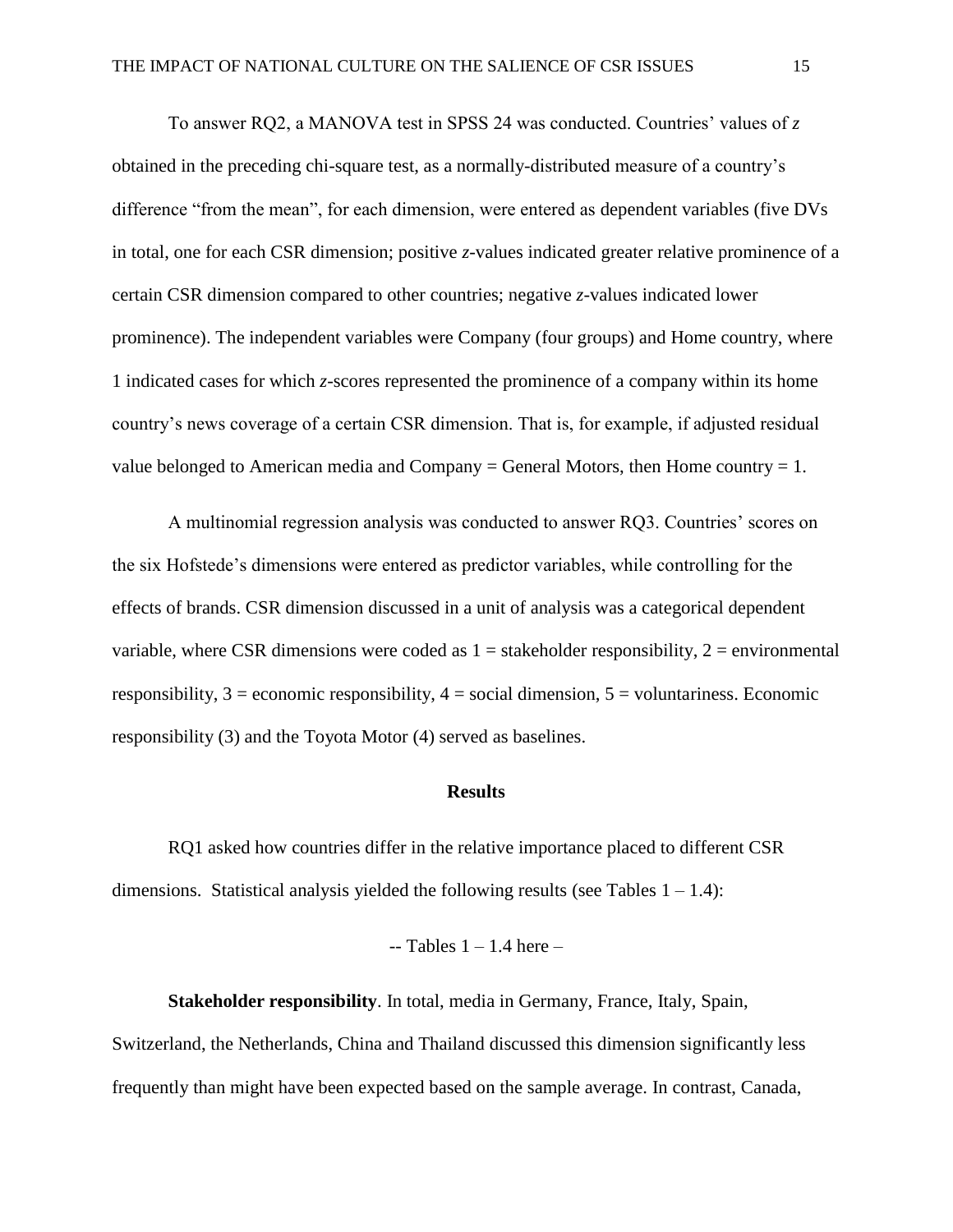Mexico, India, and South Africa discussed stakeholder responsibility significantly more frequently. No significant differences were found for the United Kingdom, the United States, Japan, Brazil and South Korea. When looking at countries' results within brands (Tables 1.1. – 1.4), there are some interesting observations that attenuated the patterns of the findings. Thus, German media discussed stakeholder responsibility significantly less frequently, but only in regard to non-German automotive companies, whereas Chinese media were consistent across all automotive brands. The Canadian media's significant focus on stakeholder responsibility did not hold true for the Korean company, whereas the stakeholder responsibility focus of the Mexican press can be attributed primarily to the Korean brand. Interestingly, media in Mexico covered stakeholder responsibility in relation to General Motors with significant less frequency than other countries on the average.

**Environmental responsibility**. Media in Germany, Italy, Switzerland, and China emphasized the environmental aspect of CSR significantly more than the media in other countries, whereas Mexico, India and South Korea were significantly less likely to discuss the issue. However, German media were not significantly different from the sample averages when BMW and Toyota were discussed, whereas the Swiss media's focus on the environment can be attributed primarily to the U.S.-based corporation (GM). South Korean newspapers were as likely as other countries to discuss foreign-based brands, but wrote significantly less about environmental responsibility only in the context of the Korean corporation.

**Economic responsibility.** All countries except for Brazil, South Korea and South Africa deviated significantly from the sample mean. German media were significantly more prone to discuss this CSR aspect in relation to all four MNCs. Spanish media's emphasis on economic responsibility was significantly greater than the average for all brands, except for the Hyundai-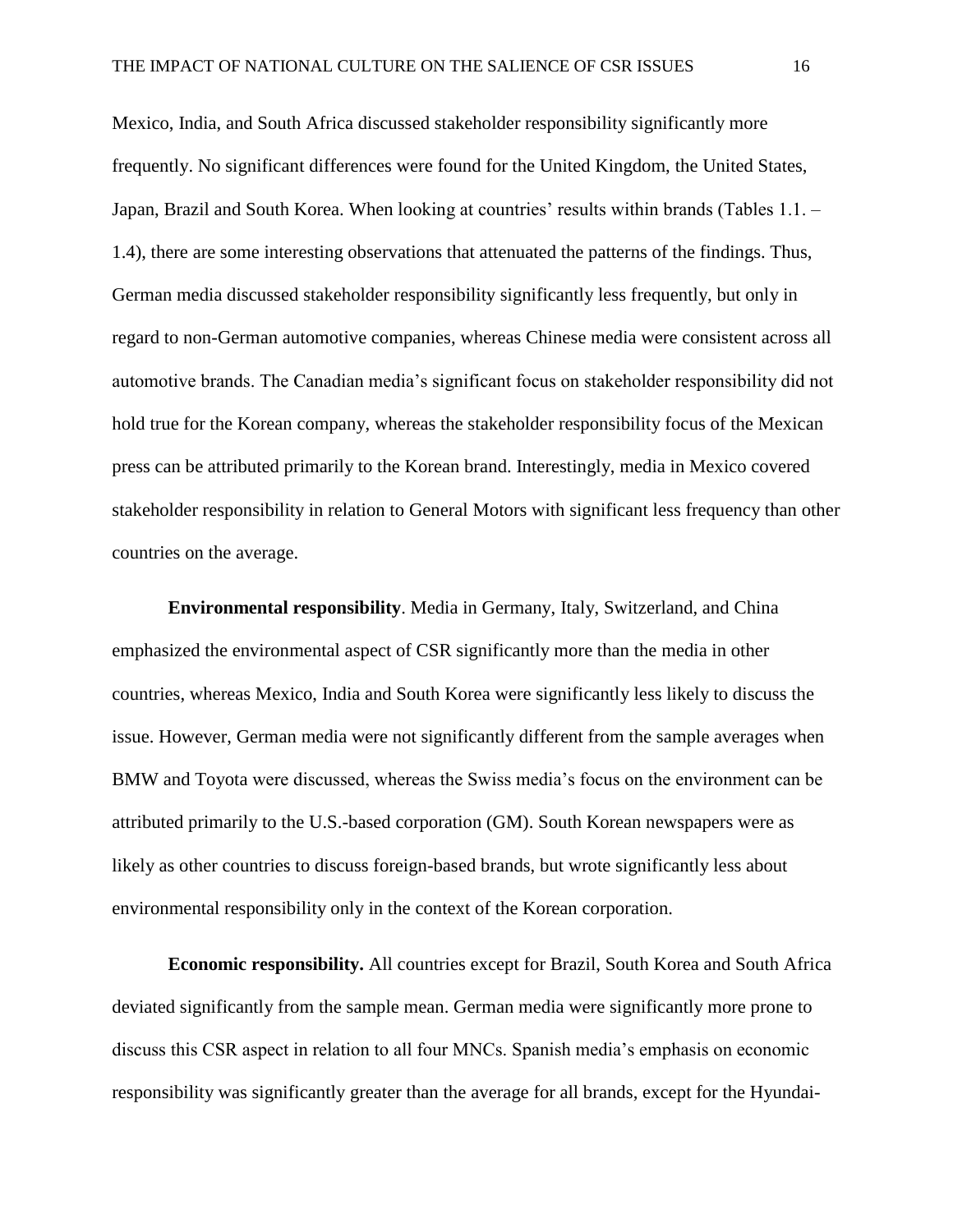Kia brand. American media, in general, were somewhat more likely than the average to discuss financial performance, but the differences reached significance only for General Motors. Thai and British media were also more likely to report about the financial aspects, but the salience reached significance only for the two Asian companies. Canada, China, Mexico, and India were significantly less concerned than the average with the economic aspect of CSR. The Canadian media wrote significantly less about the financial performance of BMW and GM, but did not differ significantly from the media of other countries in their coverage of the Asian automotive companies. China did not deviate from the mean in its coverage of GM's financial performance, while scoring significantly lower than other countries when reporting about the other three MNCs.

**Social dimension.** China and South Korea were the only countries where the emphasis on the social dimension of CSR was significantly greater than the average. Chinese deviation from the sample average was large and significant for all brands, except for the Korean-based corporation, whereas the South Korean focus on social dimension can be attributed primarily to Toyota Motors.

**Voluntariness.** China and South Korea seemed to be the only countries that placed great importance on the voluntariness dimension. The only instance when Chinese media did not score significantly greater than other countries' media was the coverage of Hyundai-Kia, whereas Korean media significantly focused on the voluntariness of Hyundai-Kia and BMW.

Regarding RQ2, a MANOVA was run to see if the fact that a brand is headquartered in a certain country affects the salience of each CSR dimension, when the effects of brands are controlled for. The DVs were normalized using Bloom's transformation. Box M test was not significant at p < .001; Levene's tests for all the DVs were non-significant at *p < .*05, meaning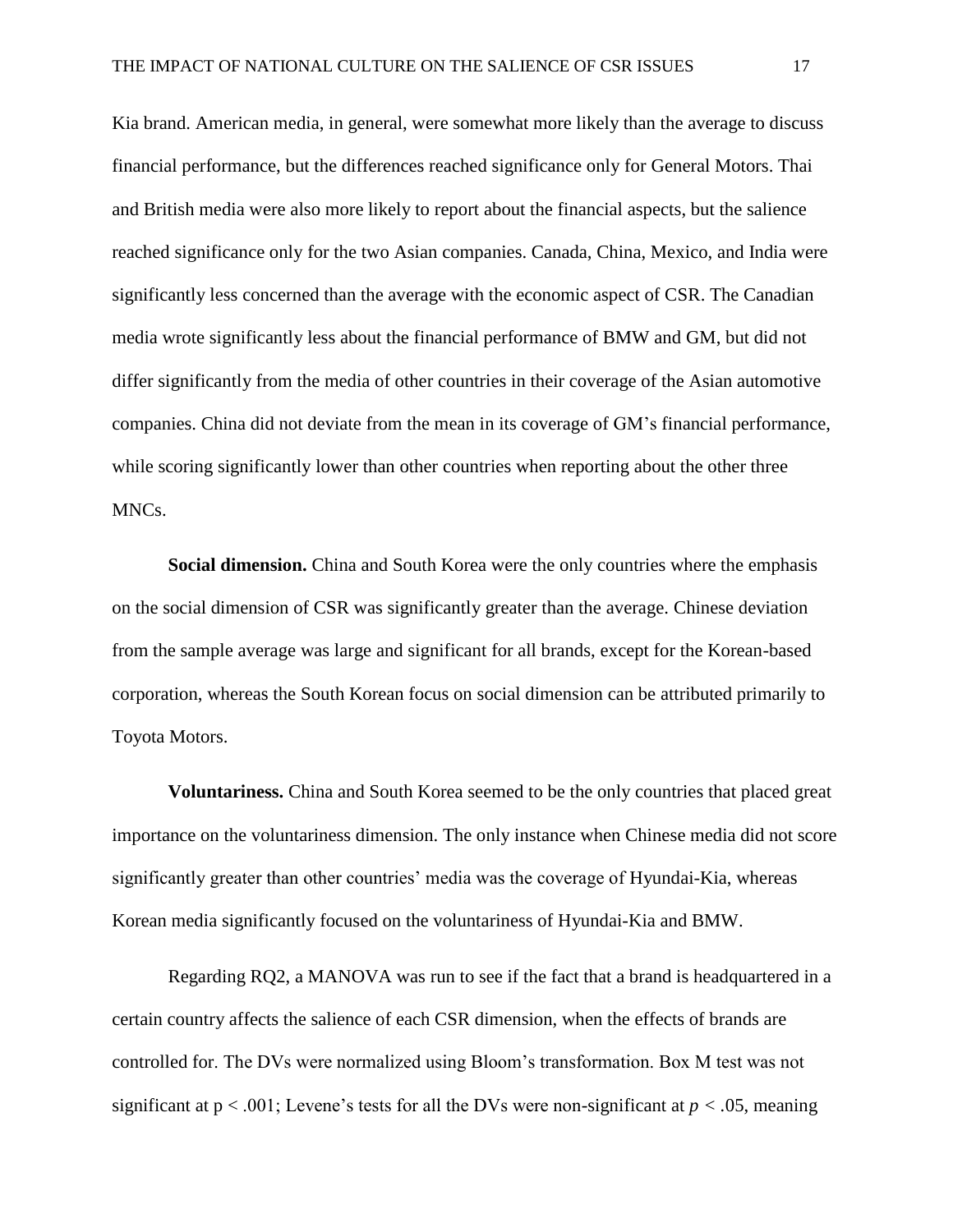that covariance matrices can be assumed equal, and the homogeneity assumption was met. According to the residual SSCP Matrix, most IVs were relatively independent, with highest correlation value of .559 between Social and Voluntariness dimensions, suggesting nonredundancy.

The multivariate omnibus test indicated no significant main effects of home country and corporation, whereas the interaction between the two was significant: Wilk's  $\lambda$  = .639, *F* (15; 152.232) = .1790,  $p = .041$ , partial  $\eta^2 = .132$  suggestive of a large effect size.

Univariate follow-ups revealed that the home country effect was significant only for news coverage of economic dimension ( $p = .017$ , partial  $\eta^2 = .093$ ), suggesting that countries tend to focus more on economic responsibility when discussing locally-based corporations than when discussing foreign MNCs, as shown in Figure 1.



*Figure 1.* "Home Country Effect" on the News coverage of Economic Responsibility.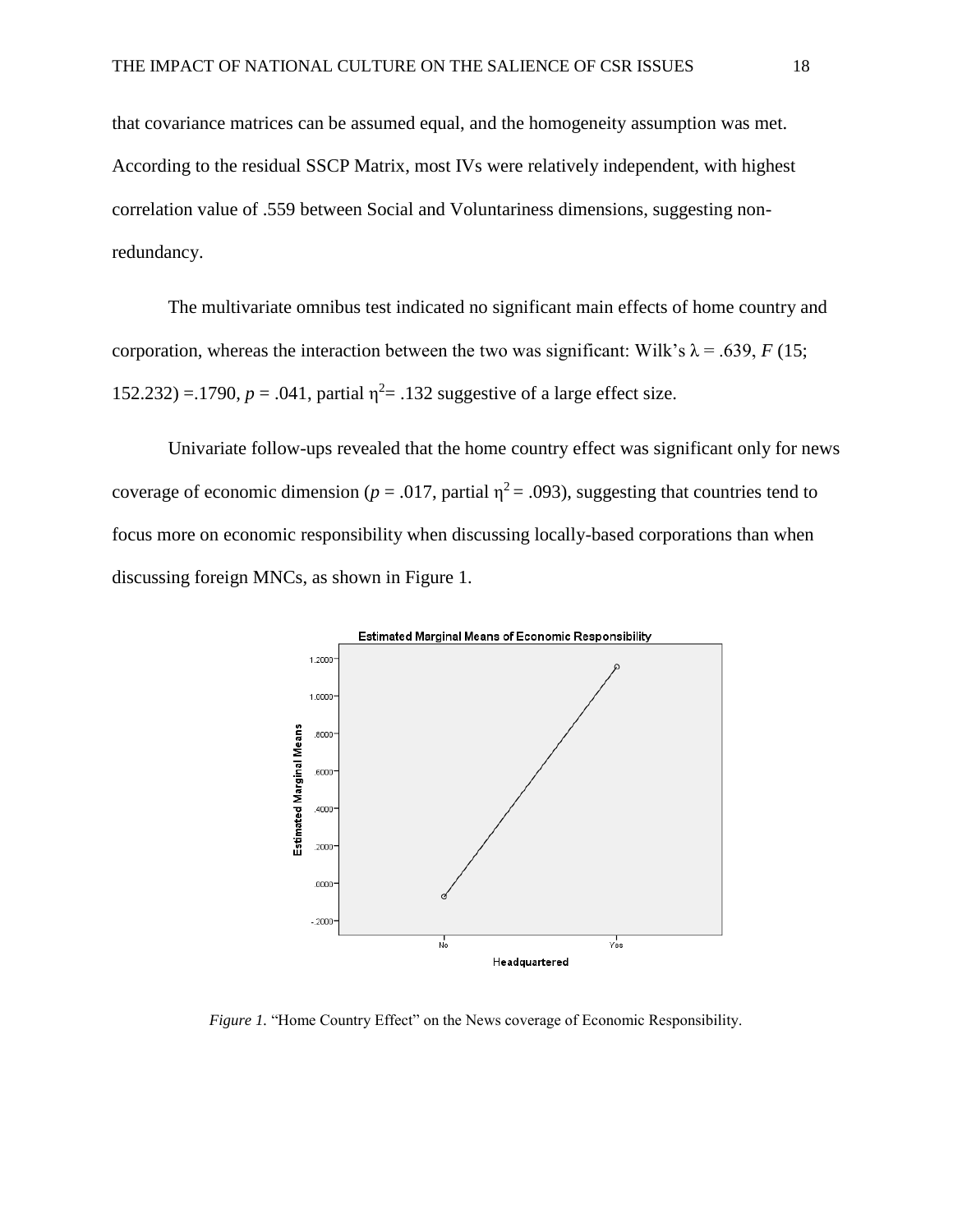Given the non-significant omnibus for the main effects, we cannot be confident in these results. This is likely because the MANOVA test was underpowered given the small sample size  $(N = 67)$ , so the home country effects on the coverage of economic dimension requires further investigation. The follow-ups for the interaction term indicated that it was approaching significance only for voluntariness ( $p = .051$ ). Given quite a large  $p$ -value, there was no reason to proceed with post-hocs for the interaction, but the overall trend is shown in Figure 2.



*Figure 2.* The interaction effect between Brand and "Home country effect" on the coverage of Voluntariness.

RQ3 concerned the effects of national culture on the salience of different CSR aspects, after controlling the effects of brands. The omnibus test for the model was significant  $\chi$  (36) = 3512.180  $p < .000$ . Pseudo- $R^2$ <sub>CS</sub> = 183,  $R^2$ <sub>N</sub> = .203. Likelihood ratio tests indicated that all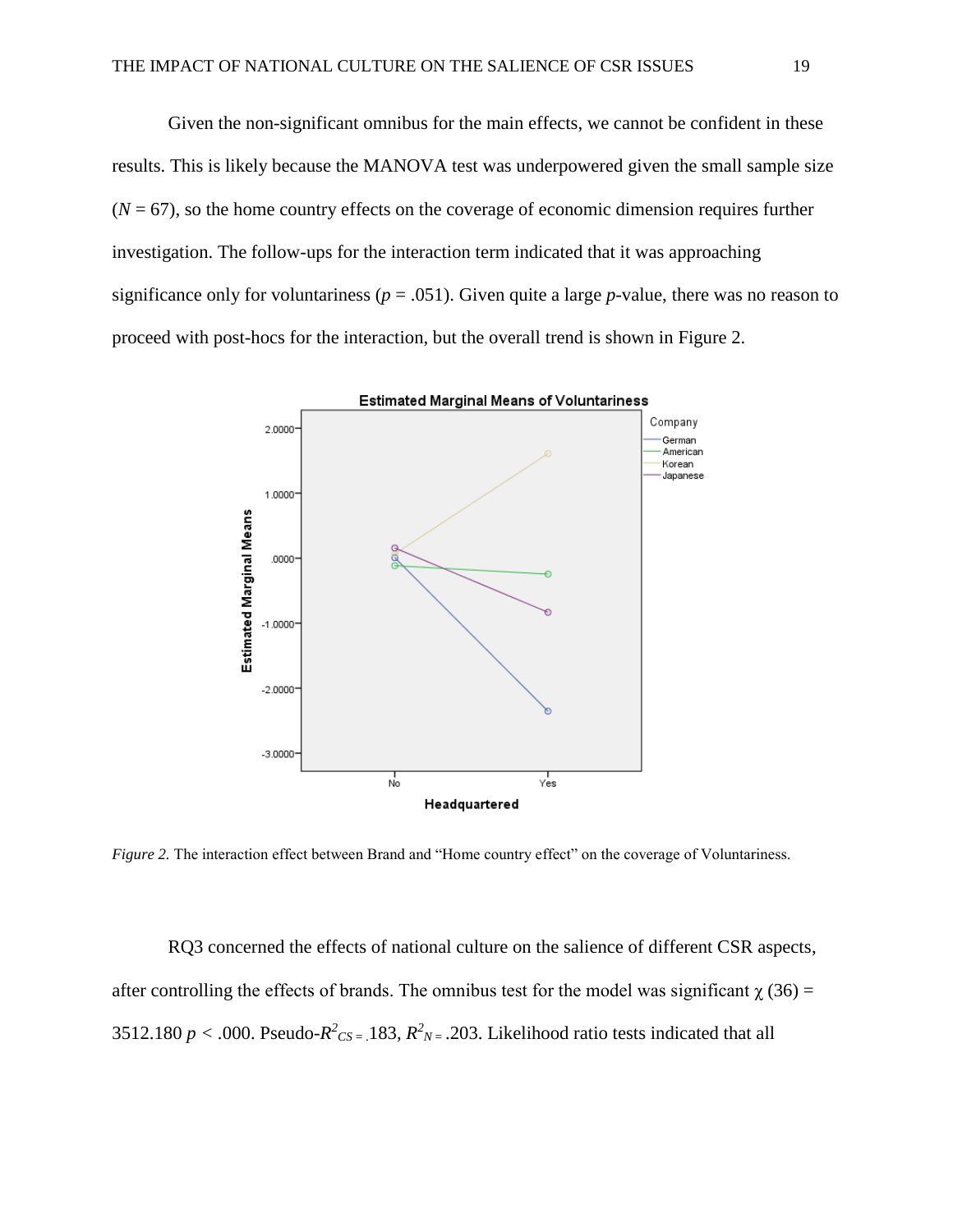predictor variables in the model were significant (*p < .*001). The parameter estimates presented in Table 2.

-- Table 2 here—

Countries with higher Power Distance were more likely to discuss stakeholder responsibility than economic responsibility (baseline),  $b = .014$ ,  $SE = .003$ ,  $p < .000$ , whereas higher scores on Masculinity ( $b = -0.004$ ,  $SE = 0.002$ ,  $p = 0.019$ ), Uncertainty Avoidance ( $b = -0.006$ , *SE* = .001, *p* < .000) and Long-Term Orientation (*b* = -.012, *SE* = .002, *p* < .000) were associated with the lower salience of the stakeholder dimension in comparison with the economic dimension. The salience of the environmental responsibility dimension was negatively associated with Power Distance ( $b = -.029$ ,  $SE = .007$ ,  $p < .000$ ), Individualism ( $b = -.031$ ,  $SE =$ .005,  $p < .000$ , and Uncertainty avoidance ( $b = .024$ ,  $SE = .002$ ,  $p < .000$ ), whereas masculine cultures were more likely to focus on the environmental dimension than on economic responsibility ( $b = .023$ ,  $SE = .004$ ,  $p < .000$ )

Countries with high Power Distance were significantly more concerned with stakeholder responsibility ( $b = .014$ ,  $SE = .003$ ,  $p < .000$ ) than with economic responsibility, but economic responsibility was significantly more salient than environmental responsibility ( $b = -0.029$ , *SE* = .007, *p < .*000). The relationships between Power Distance, the social and voluntariness dimensions were not significant.

Countries with high Individualism were significantly more likely to discuss economic responsibility (baseline) than environmental  $(b = -0.031, SE = .005, p < .000)$ , social  $(b = -0.031,$ *SE*= .007,  $p < .000$ , and voluntariness ( $b = .057$ , *SE* = .005,  $p < .000$ ) aspects of CSR. The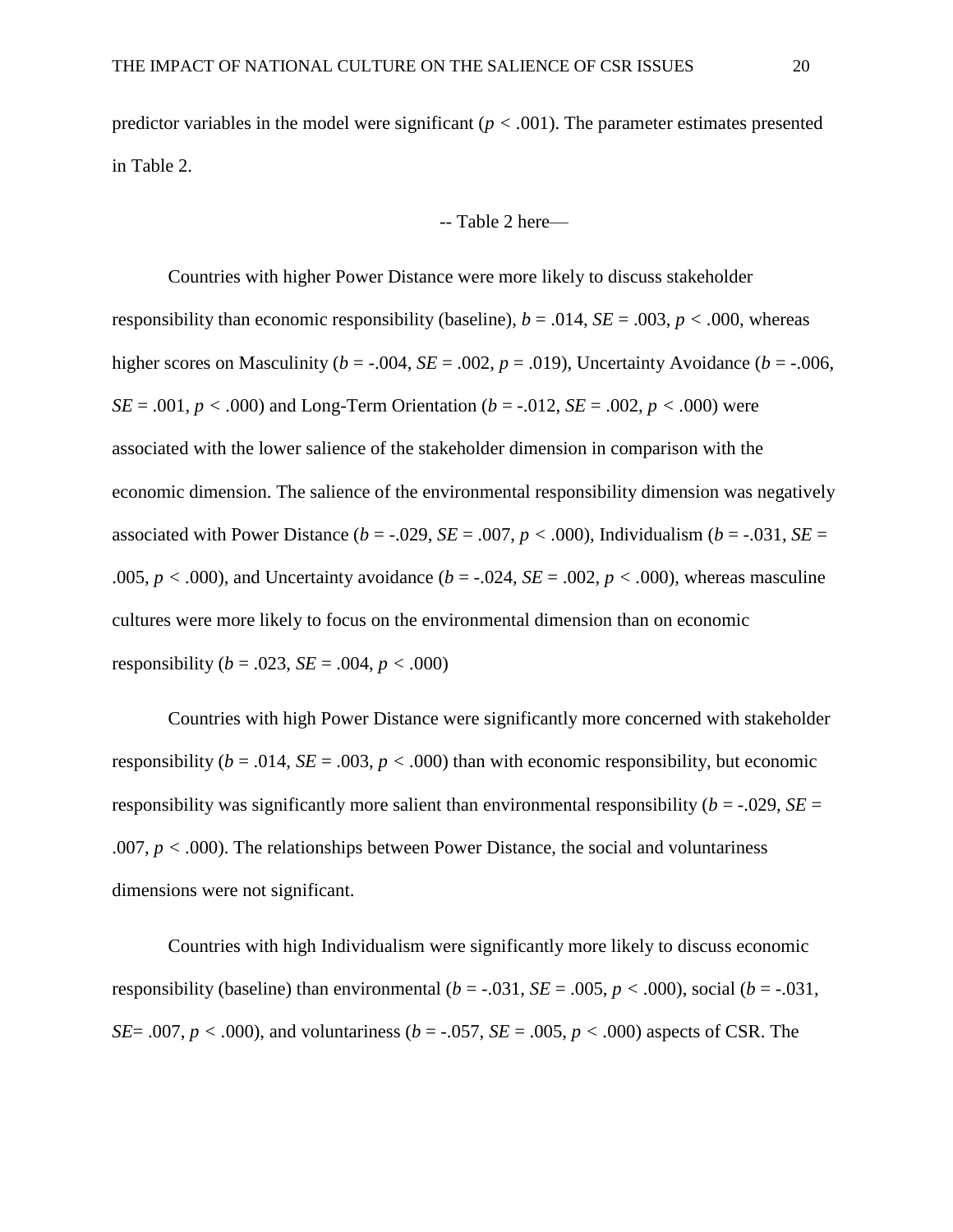difference between the salience of economic responsibility and the salience of stakeholder responsibility was non-significant.

In Masculine cultures, stakeholder responsibility ( $b = -0.004$ ,  $SE = 0.002$ ,  $p = 0.019$ ) and Voluntariness ( $b = -0.017$ ,  $SE = .005$ ,  $p < .000$ ) were less salient than economic responsibility, whereas environmental responsibility was more salient  $(b = .023, SE = .004, p < .000)$ .

Greater scores on Uncertainty Avoidance were associated with significantly greater salience of economic dimension in comparison to all other CSR dimensions (*p < .*000).

Long-term Orientation was associated with greater emphasis on economic responsibility than on stakeholder responsibility ( $b = -0.012$ ,  $SE = 0.002$ ,  $p < 0.000$ ). In addition, countries with higher LTO scores were more likely to discuss Voluntariness (*b* = .014, *SE* = .004, *p < .*000) and social dimension ( $b = .017$ ,  $SE = .006$ ,  $p < .000$ ) than economic responsibility.

Finally, Indulgence was positively associated with voluntariness. With each unit increase in Indulgence, countries were 3.1% more likely to discuss voluntariness than economic responsibility ( $b = .031$ ,  $SE = .004$ ,  $p < .000$ ).

#### **Discussion**

This paper aimed to assess the importance the mass media placed on the five aspects of corporate social responsibility in different countries. Building upon the notion that the concept of CSR is inherently culture-specific, we found that certain CSR dimensions are significantly more relevant for some nations than for others, at least, as reflected by media coverage. Thus, for example, social and voluntariness dimensions were significantly more relevant for China and South Korea, whereas European countries were more concerned with economic responsibility. Stakeholder responsibility was the most salient in Canadian, Indian and Mexican newspapers,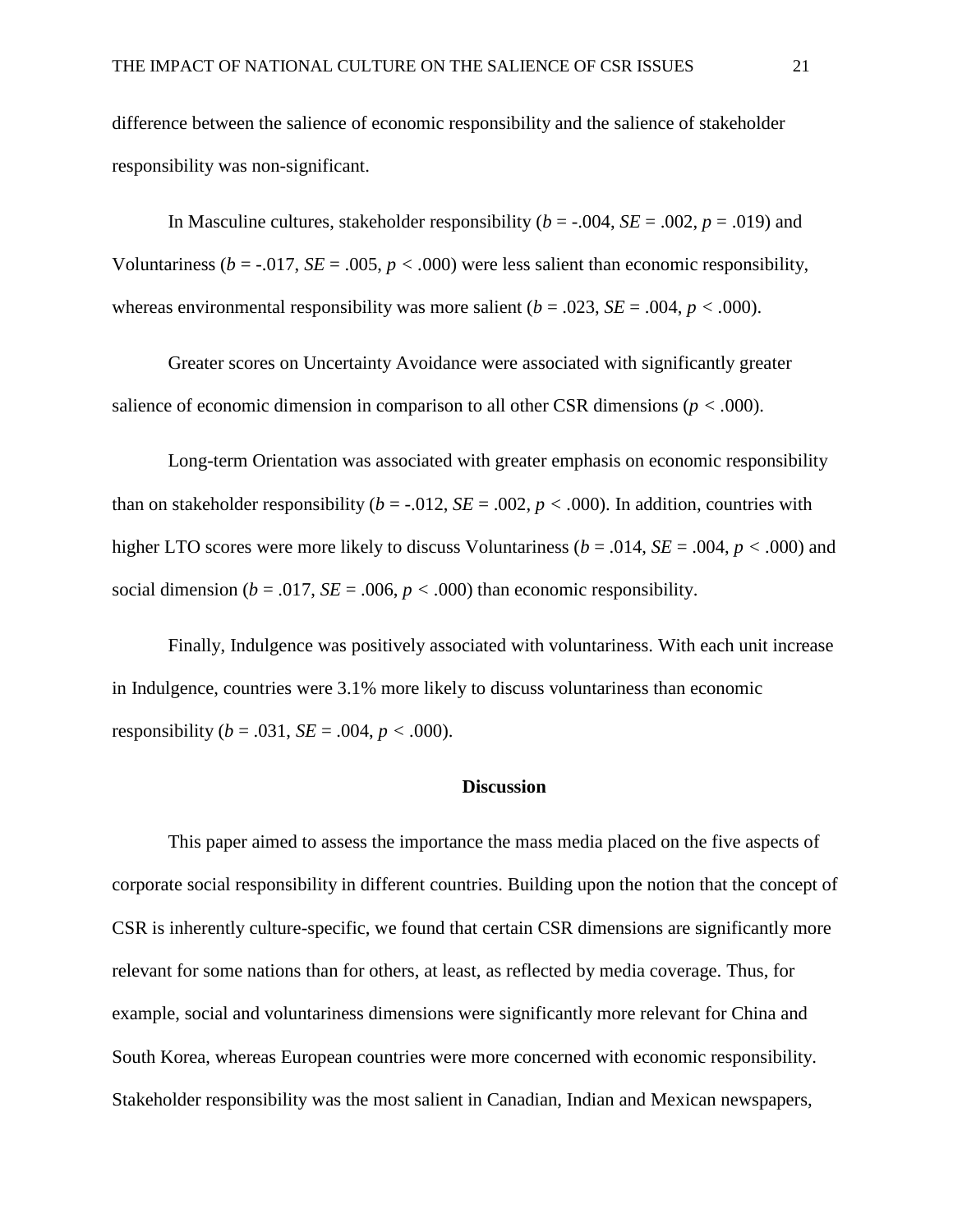whereas environmental responsibility issues were more frequently covered by Germany, Italy, China and Switzerland.

We also attempted to explain these fluctuations in the salience of different CSR aspects across the world. It has been discovered that some differences were corporation-specific, whereas others were more systematic, and had to do with national culture and whether a corporation was headquartered in a particular country. More specifically, we found that Power Distance, Individualism, Masculinity, and Uncertainty Avoidance were associated with greater relative emphasis on economic responsibility than on most other CSR dimensions, whereas Indulgence and Long-term Orientation were positively linked to voluntariness.

The so-called "home country" effect on the relationship between a corporation and media coverage of CSR aspects, while found to be significant for the salience of economic responsibility, requires further investigation due to the non-significant omnibus effect.

The present study is not free of limitations. One major limitation is associated with the fact that all companies in the dataset represented the automotive industry, meaning that the findings do not necessarily permit inferences about other industries. Another potential issue is that the sample was restricted to a one-year span, and was based only on newspaper coverage. The effects of different types of media outlets and industry-related effects are something that might bear a closer look in future studies.

Despite the abovementioned limitations, the study has important practical implications for public relations practitioners working for multinational corporations, as it may potentially guide the decisions regarding the focus of their CSR efforts in the host countries. The primary task of a CSR professional is to precisely identify how their audiences see a socially responsible company, and then tailor the organization's CSR strategy and messages accordingly. This is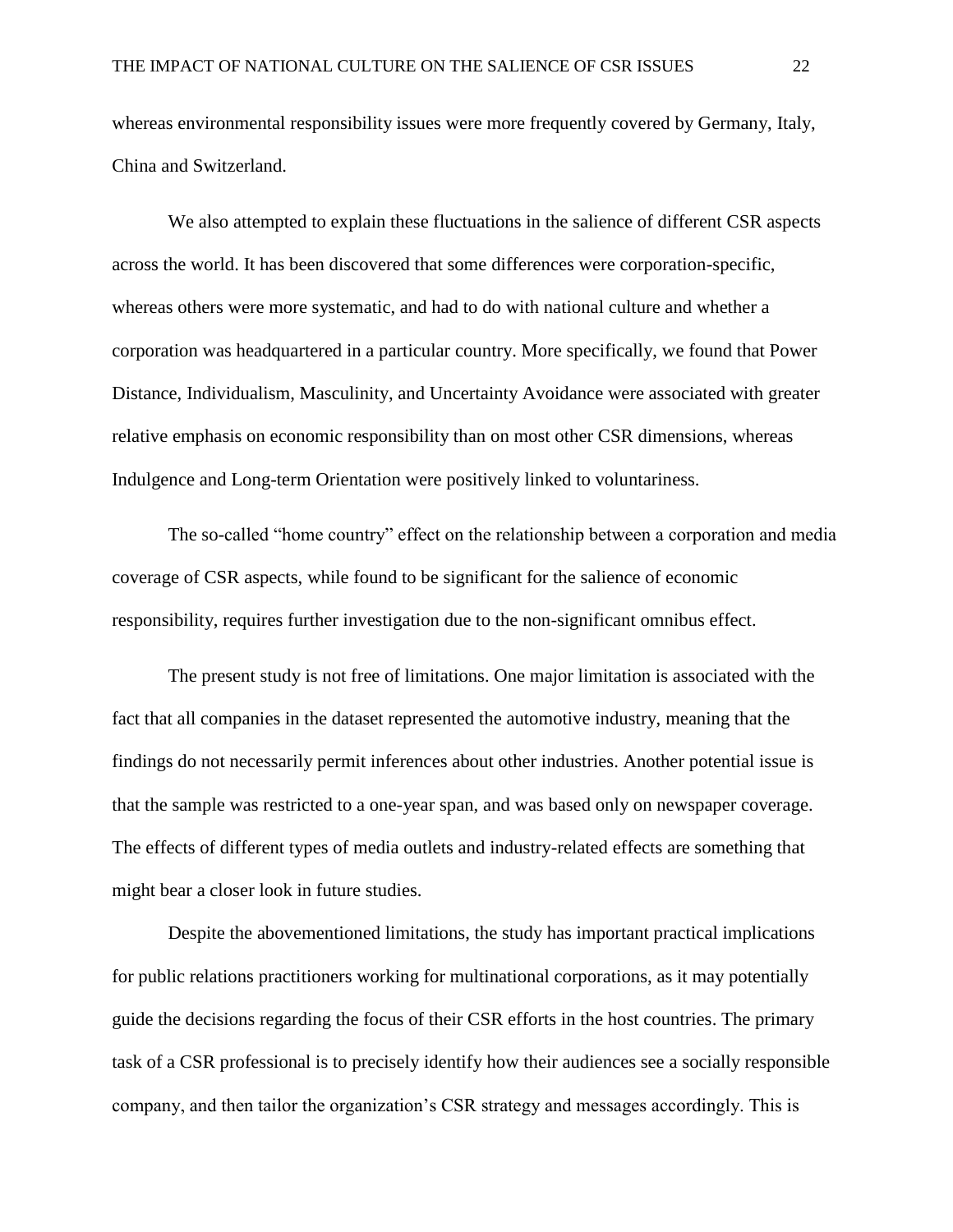especially relevant for MNCs, as they often operate in diverse cultural settings, where particular aspects of the organizational profile will be seen as more relevant, more important, than others, depending on a society's values and norms, and expectations regarding socially responsible corporate behavior. This does not mean that an organization's CSR efforts should be limited to one particular aspect of CSR, be that charity, environmental responsibility, or employee relations. Ideally, a superior CSR strategy should aim at "above average" performance on multiple dimensions. However, a company's management, its shareholders, and CSR professionals themselves expect corporate public relations efforts to be efficient, that is, to have an optimal effort/gain ratio. Therefore, when it comes to CSR communication, as both media space and audience attention are limited, tailoring a company's CSR strategy and messages to a country's specific needs may result in a more positive media coverage, and consequently, in more favorable attitudes and better relationships with host audiences.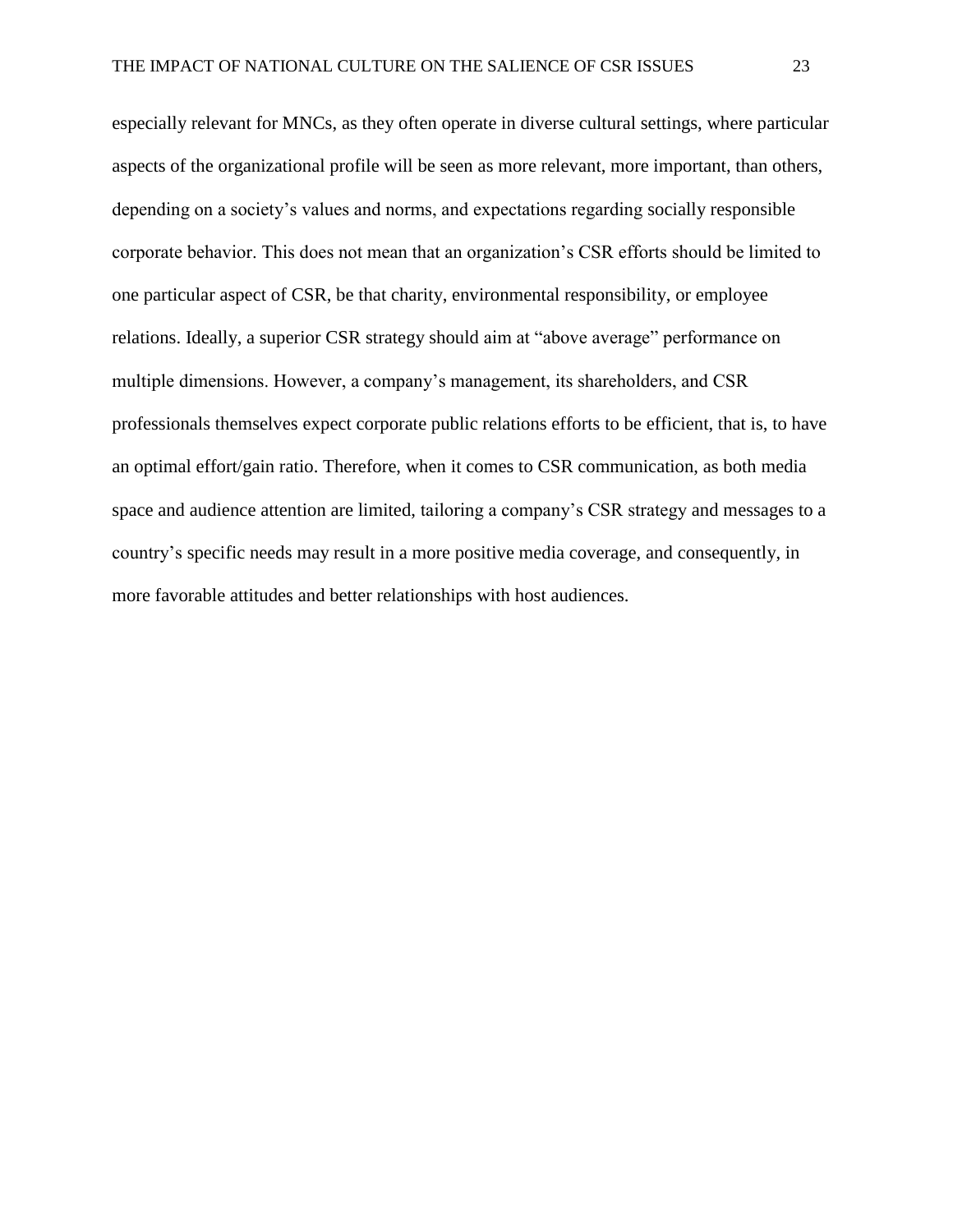#### **References**

- Aflac. (2016, November 21). National survey on corporate social responsibility. Retrieved from http://www.prnewsonline.com/wp-content/uploads/2016/05/CSR-Natl-Research-Report1 copy-1.pdf
- Baran, S., & Davis, D. (2008). *Mass communication theory: Foundations, ferment, and future*. Cengage Learning.
- Baumeister, R., Finkenauer, C., & Vohs, K. (2001). Bad is stronger than good. *Review of General Psychology*, *5*(4), 323–370. https://doi.org/10.1037/1089-2680.5.4.323

Bowen, H. R. (1953). *Social responsibilities of the businessman*. New York: Harper.

- Carroll, A. B. (1979). A three-dimensional conceptual model of corporate performance. *Academy of Management Review*, *4*(4), 497–505. https://doi.org/10.5465/AMR.1979.4498296
- Carroll, A. B. (1999). Corporate social responsibility: Evolution of a definitional construct. *Business & Society*, *38*(3), 268–295. https://doi.org/10.1177/000765039903800303
- Dahlsrud, A. (2008). How corporate social responsibility is defined: an analysis of 37 definitions. *Corporate Social Responsibility and Environmental Management*, *15*(1), 1– 13. https://doi.org/10.1002/csr.132
- Freitag, A. R., & Stokes, A. Q. (2009). *Global public relations: Spanning borders, spanning cultures* (1 edition). Milton Park, Abingdon, Oxon: Routledge.
- Guo, L., Vu, H., & McCombs, M. (2012). An expanded perspective on agenda-setting effects exploring the third level of agenda setting. Revista de Comunicación. *Revista de Comunicación*, (11), 51–68.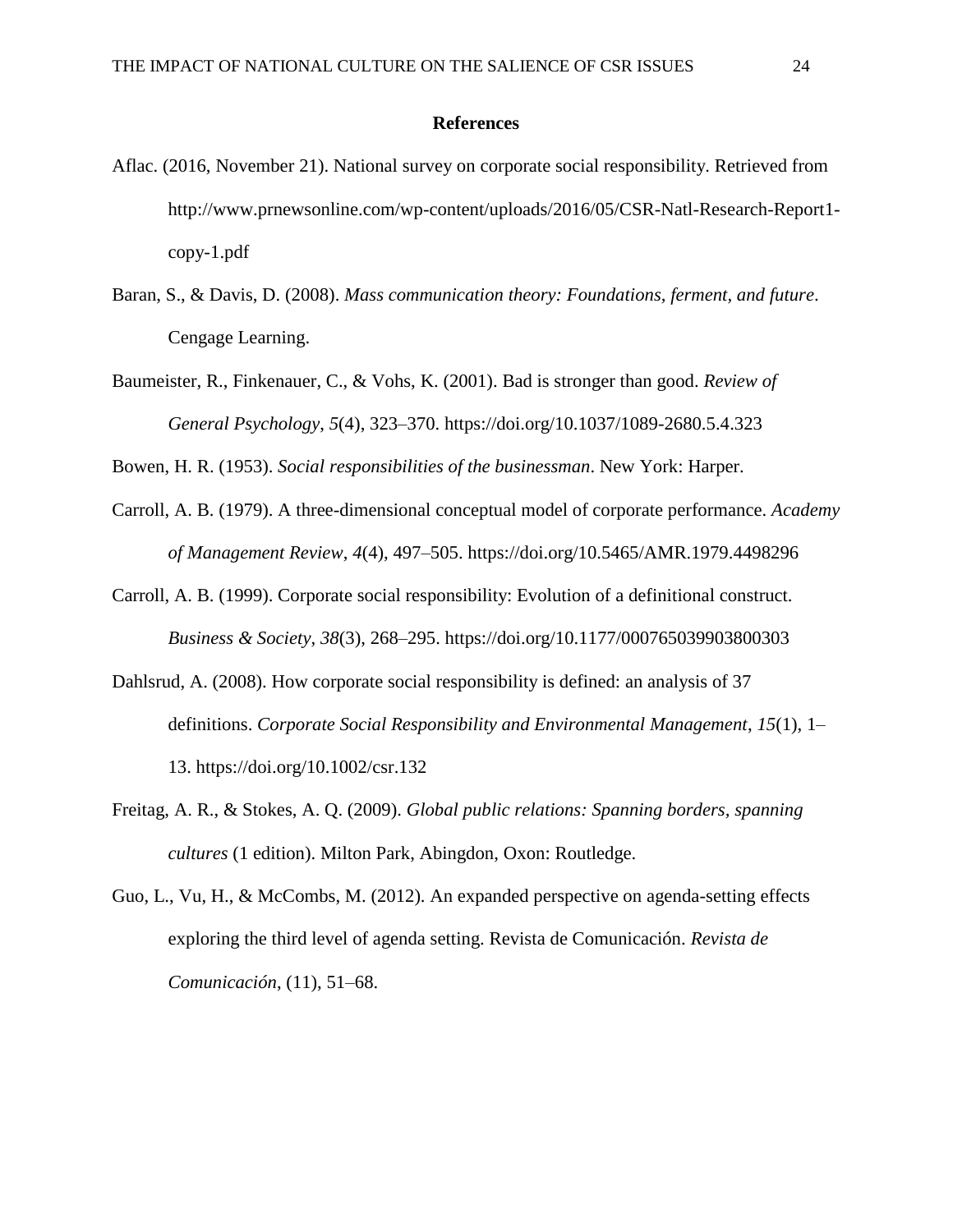- Halkos, G., & Skouloudis, A. (2016). *Cultural dimensions and corporate social responsibility: A cross-country analysis* (MPRA Paper No. 69222). University Library of Munich, Germany. Retrieved from https://ideas.repec.org/p/pra/mprapa/69222.html
- Hofstede, G., Hofstede, G. J., & Minkov, M. (2010). *Cultures and organizations: Software of the mind* (3 edition). New York: McGraw-Hill Education.
- House, R. J., Hanges, P. J., Javidan, M., Dorfman, P. W., & Gupta, V. (Eds.). (2004). *Culture, leadership, and organizations: The GLOBE Study of 62 Societies* (1 edition). Thousand Oaks, Calif: SAGE Publications, Inc.
- Ioannou, I., & Serafeim, G. (2012). What drives corporate social performance? The role of nation-level institutions. *Journal of International Business Studies*, *43*(9), 834–864. https://doi.org/10.1057/jibs.2012.26
- Katz, J., Swanson, D., & Nelson, L. (2001). Culture-based expectations of corporate citizenship: a propositional framework and comparison of four cultures. *The International Journal of Organizational Analysis*, *9*(2), 149–171. https://doi.org/10.1108/eb028931
- Lewicka, M., Czapinski, J., & Peeters, G. (1992). Positive-negative asymmetry or 'When the heart needs a reason.' *European Journal of Social Psychology*, *22*(5), 425–434. https://doi.org/10.1002/ejsp.2420220502
- Li, S., Fetscherin, M., Alon, I., Lattemann, C., & Yeh, K. (2010). Corporate social responsibility in emerging markets. *Management International Review*, *50*(5), 635–654. https://doi.org/10.1007/s11575-010-0049-9
- Maignan, I. (2001). Consumers' perceptions of corporate social responsibilities: A cross-cultural comparison. *Journal of Business Ethics*, *30*(1), 57–72. https://doi.org/10.1023/A:1006433928640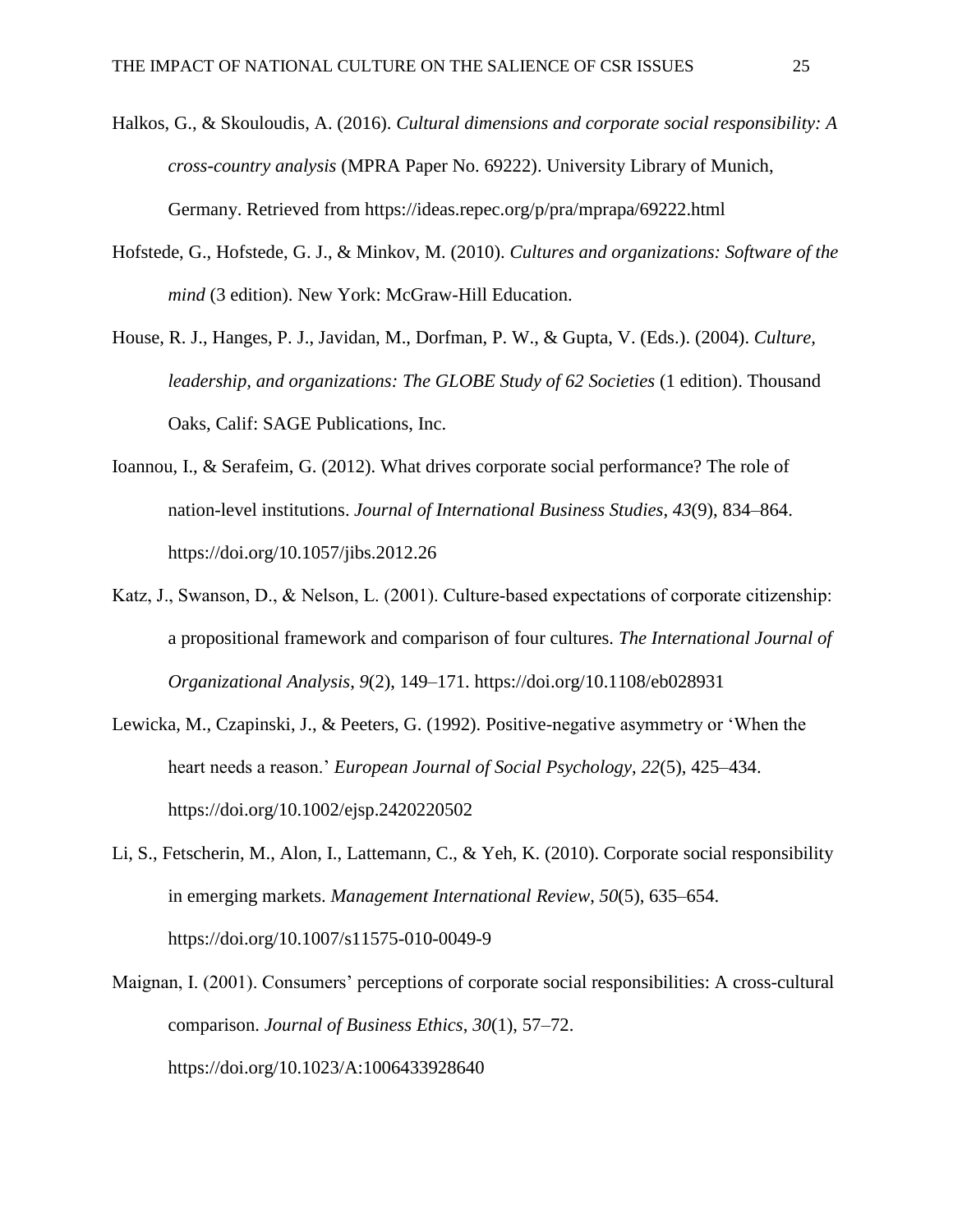- McCombs, M. E., & Shaw, D. L. (1972). The agenda-setting function of mass media. *Public Opinion Quarterly*, *36*(2), 176–187. https://doi.org/10.1086/267990
- Molleda, J.-C., & Ferguson, M. A. (2004). Public relations roles in Brazil: Hierarchy eclipses gender differences. *Journal of Public Relations Research*, *16*(4), 327–351. https://doi.org/10.1207/s1532754xjprr1604\_1
- Nelson, T. E., Clawson, R. A., & Oxley, Z. M. (1997). Media framing of a civil liberties conflict and its effect on tolerance. *The American Political Science Review*, *91*(3), 567–583. https://doi.org/10.2307/2952075
- Neuendorf, K. A. (2002). Reliability. In *The content analysis guidebook* (pp. 141–166). SAGE.
- Peng, Y.-S., & Lin, S.-S. (2009). National culture, economic development, population growth and environmental performance: The Mediating role of education. *Journal of Business Ethics*, *90*(2), 203–219. https://doi.org/10.1007/s10551-009-0036-x
- Ramasamy, B., & Yeung, M. (2009). Chinese consumers' perception of Corporate social responsibility (CSR). *Journal of Business Ethics*, *88*(1), 119–132. https://doi.org/10.1007/s10551-008-9825-x
- Ringov, D., & Zollo, M. (2007). The impact of national culture on corporate social performance. *Corporate Governance: The International Journal of Business in Society*, *7*(4), 476–485. https://doi.org/10.1108/14720700710820551
- Rozin, P., & Royzman, E. B. (2016). Negativity bias, negativity dominance, and contagion. *Personality and Social Psychology Review*.

Sethi, S. P. (1975). Dimensions of corporate social performance: An analytical framework.

https://doi.org/10.1207/S15327957PSPR0504\_2

*California Management Review*, *17*(3), 58–64. https://doi.org/10.2307/41162149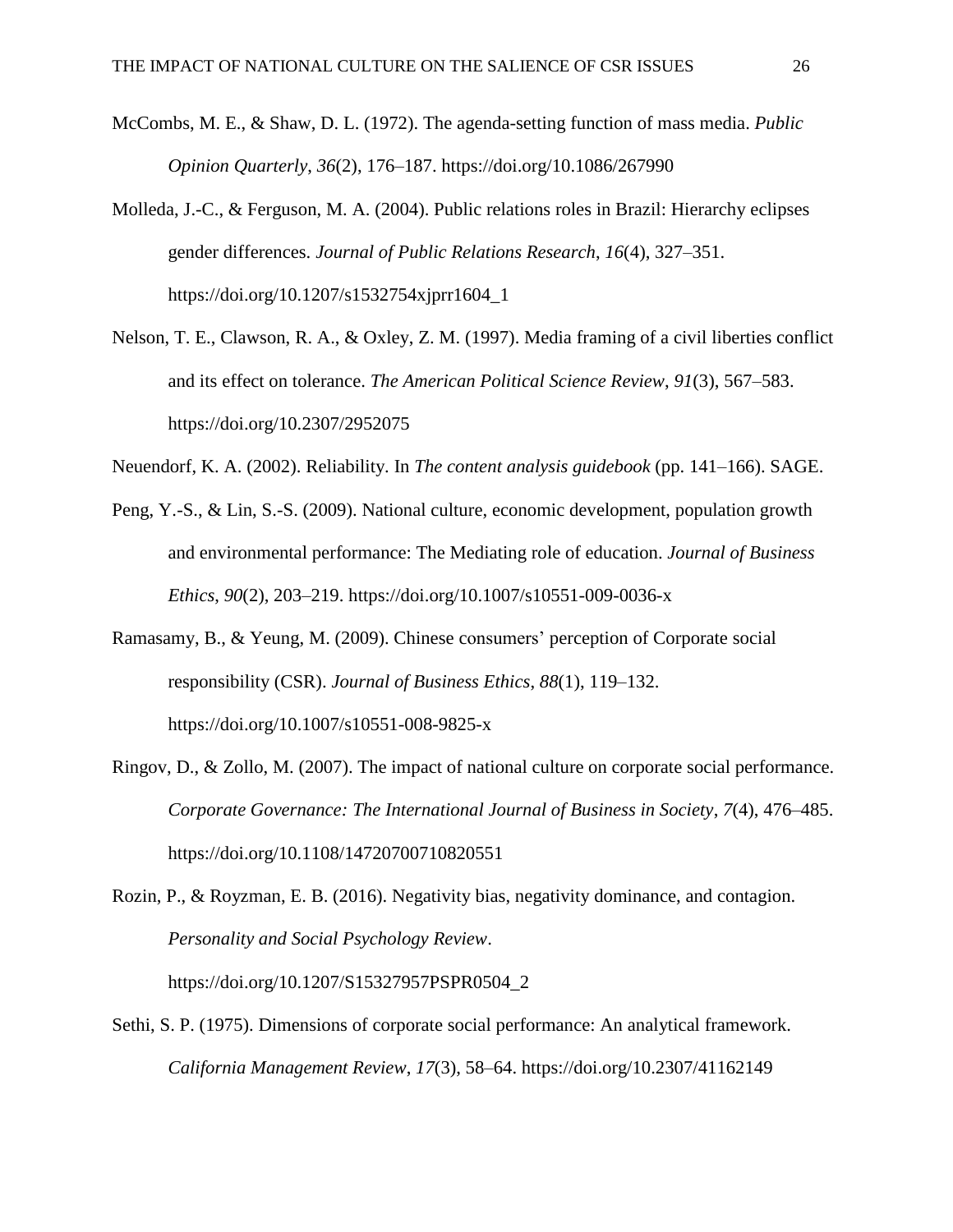- Tung, R. L., & Verbeke, A. (2010). Beyond Hofstede and GLOBE: Improving the quality of cross-cultural research. *Journal of International Business Studies*, *41*(8), 1259–1274. https://doi.org/10.1057/jibs.2010.41
- Tversky, A., & Kahneman, D. (1973). Availability: A heuristic for judging frequency and probability. *Cognitive Psychology*, *5*(2), 207–232. https://doi.org/10.1016/0010- 0285(73)90033-9
- Votaw, D. (1973). Genius becomes rare. In D. Votaw & S. P. Sethi (Eds.), *The corporate dilemma*. Englewood Cliffs, NJ: Prentice Hall.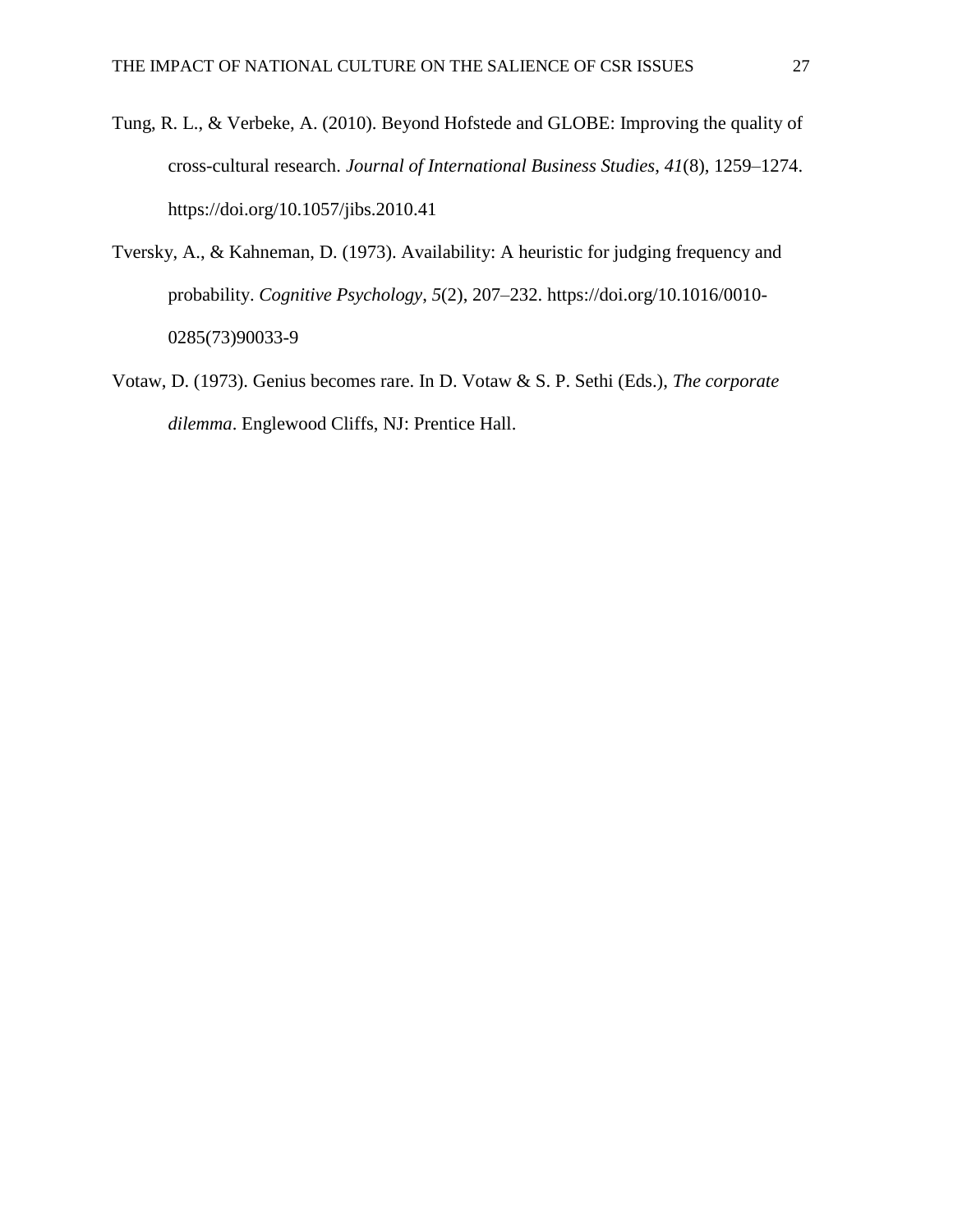## **Tables**

# Table 1.

|  |  |  | Total Relative Salience of CSR dimensions in International Media Coverage |  |
|--|--|--|---------------------------------------------------------------------------|--|
|  |  |  |                                                                           |  |

|               | Stakeholder | Environmental | Economic   | Social    | Voluntariness |
|---------------|-------------|---------------|------------|-----------|---------------|
| Germany       | $-18.8***$  | $8.1***$      | $20.8***$  | $-0.4$    | $-7.9***$     |
| France        | $-6.4***$   | 0.2           | $9.4***$   | $-2.1$    | $-2.7$        |
| Italy         | $-6.1***$   | $5.7***$      | $4.4***$   | 0.0       | $-1.5$        |
| Spain         | $-6.2***$   | 1.3           | $8.2***$   | $-1.8$    | $-2.2$        |
| UK            | $-1.3$      | 0.8           | $6.1***$   | $-4.8***$ | $-5.3***$     |
| Switzerland   | $-5.2***$   | $5.0***$      | $5.3***$   | $-4.3***$ | $-2.4$        |
| Netherlands   | $-6.0***$   | $-0.7$        | $8.0***$   | $-1.1$    | $-0.6$        |
| <b>USA</b>    | $-2.6$      | 2.3           | $6.8***$   | $-7.4***$ | $-3.1$        |
| Canada        | $14.8***$   | $-1.1$        | $-10.6***$ | $-5.9***$ | $-4.9***$     |
| <b>Brazil</b> | 2.0         | $-2.0$        | $-0.6$     | 1.1       | $-2.2$        |
| Mexico        | $11.4***$   | $-4.7**$      | $-6.7***$  | $-5.7***$ | $-1.3$        |
| China         | $-30.3***$  | $10.1***$     | $-7.4***$  | $34.5***$ | $37.1***$     |
| India         | $28.2***$   | $-10.1***$    | $-16.6***$ | $-6.5***$ | $-12.0***$    |
| Japan         | $-2.9$      | 2.0           | $5.6***$   | $-3.1$    | $-3.9**$      |
| South Korea   | 0.8         | $-7.2***$     | $-3.0$     | $3.5***$  | $8.7***$      |
| Thailand      | $-5.1***$   | 0.0           | $5.4***$   | $-2.5$    | 3.0           |
| South Africa  | $5.1***$    | 1.9           | $-3.2$     | $-3.8**$  | $-3.5***$     |

*Note.* z-values, Bonferroni-corrected  $p \le 0.05$ ,  $p \le 0.01$ ,  $p \le 0.001$ .

### Table 1.1.

## *Relative Salience of CSR Dimensions in International Media Coverage of BMW Group*

|               | Stakeholder | Environmental | Economic   | Social              | Voluntariness         |
|---------------|-------------|---------------|------------|---------------------|-----------------------|
| Germany       | $-0.4$      | 0.1           | $11.3***$  | $-2.7$              | $-13.0***$            |
| France        | $-4.2**$    | $-0.9$        | $7.9***$   | $-2.0$              | $-2.1$                |
| Italy         | $-1.3$      | 2.1           | 2.5        | $-1.3$              | $-2$                  |
| Spain         | $-2$        | 1.8           | $3.6***$   | $-2.9$              | $-0.8$                |
| UK            | $6.8***$    | $-2.1$        | 1.4        | $-4.6***$           | $-6.5***$             |
| Switzerland   | $-1.7$      | 2.5           | $3.2*$     | $-2.0$              | $-2.1$                |
| Netherlands   | $-3.7**$    | $-1.7$        | $6.9***$   | $-1.6$              | $-1.2$                |
| <b>USA</b>    | 2.8         | $-0.4$        | 0.9        | $-3.1$ <sup>*</sup> | $-2.6$                |
| Canada        | $8.2***$    | $-2.2$        | $-5.5***$  | $-2.9$              | $-0.5$                |
| <b>Brazil</b> | 2.3         | $-0.4$        | $-1.5$     | $-0.1$              | $-1.0$                |
| Mexico        | 1.8         | $-0.6$        | $-1.7$     | $-0.6$              | 0.6                   |
| China         | $-15.7***$  | $5.2***$      | $-13.3***$ | $19.5***$           | $21.1^{\ast\ast\ast}$ |
| India         | $10.7***$   | $-5.8***$     | $-3.3*$    | $-7.6***$           | $-0.1$                |
| Japan         | 0.1         | $-1.0$        | $3.3*$     | $-2.0$              | $-2.1$                |
| South Korea   | 0.8         | $-0.4$        | $-4.0**$   | 0.9                 | $4.0**$               |
| Thailand      | $-3.0*$     | $-1.5$        | 2.2        | $-0.7$              | $3.5***$              |
| South Africa  | 2.8         | $7.8***$      | $-4.0**$   | $-2.7$              | $-2.4$                |

*Note. z*-values, Bonferroni-corrected  $^*p \leq .05$ ,  $^{**}p \leq .01$ ,  $^{***}p \leq .001$ .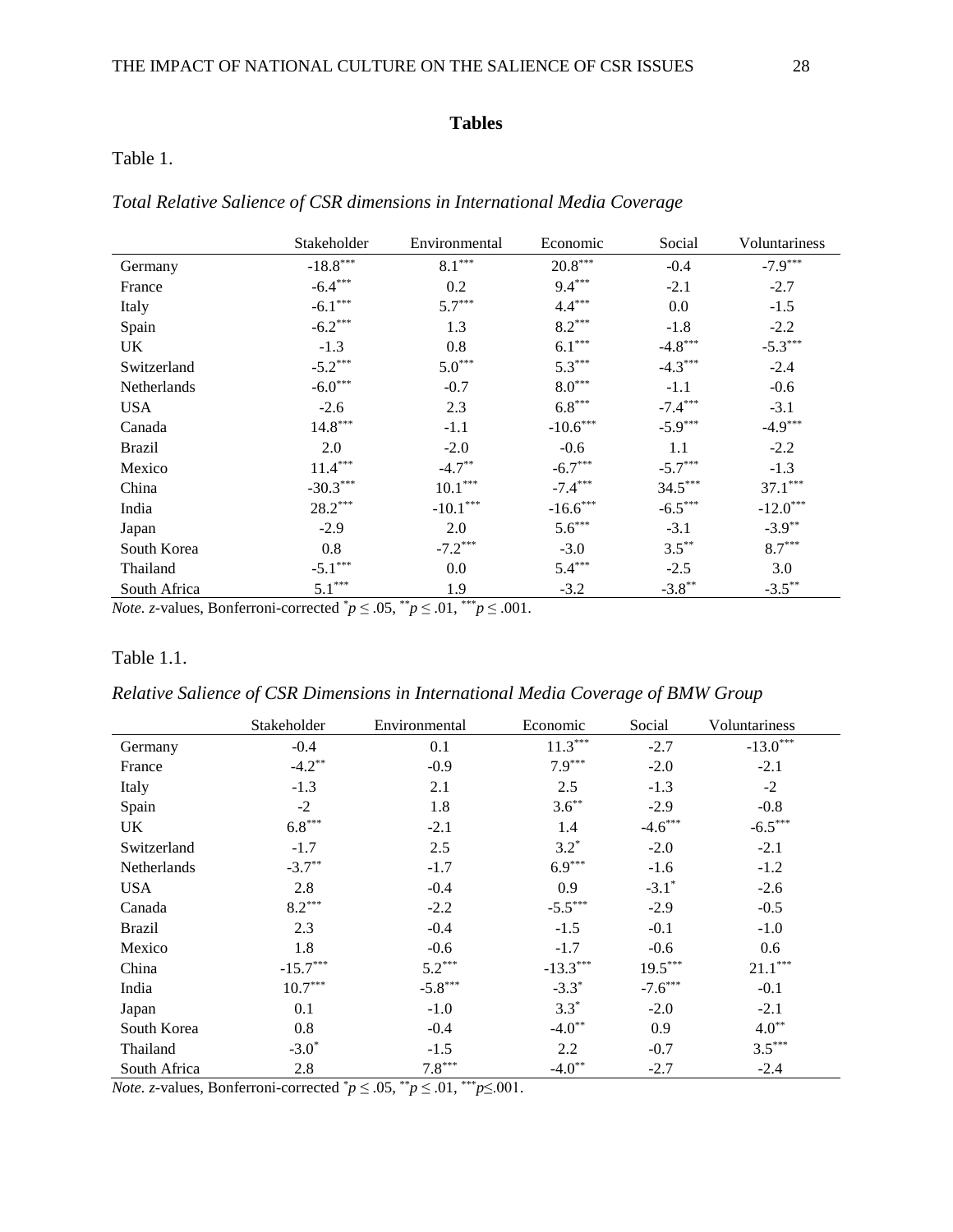## Table 1.2.

|               | Stakeholder | Environmental       | Economic   | Social    | Voluntariness |
|---------------|-------------|---------------------|------------|-----------|---------------|
| Germany       | $-12.8***$  | $8.4***$            | $9.9***$   | $-1.7$    | $-0.5$        |
| France        | $-2.7$      | 1.8                 | 2.9        | $-1.1$    | $-1.4$        |
| Italy         | $-3.7**$    | 0.2                 | $3.8***$   | 0.6       | $-0.2$        |
| Spain         | $-3.8**$    | 1.0                 | $4.3***$   | 1.3       | $-2.6$        |
| UK            | $-1.8$      | $3.8***$            | 1.4        | $-2.5$    | $-1.5$        |
| Switzerland   | $-1.5$      | $5.7***$            | $-0.8$     | $-0.9$    | $-1.3$        |
| Netherlands   | $-4.0**$    | 1.5                 | $3.2*$     | $-0.2$    | 0.6           |
| <b>USA</b>    | $-2.2^*$    | 0.6                 | $4.1***$   | $-4.3***$ | $-1.3$        |
| Canada        | $15.3***$   | $-4.5***$           | $-10.3***$ | $-2.5$    | $-6.0***$     |
| <b>Brazil</b> | $3.4*$      | $-3.2$ <sup>*</sup> | $-1.0$     | 1.8       | $-3.1$        |
| Mexico        | $-4.3***$   | $-0.9$              | 1.4        | 1.6       | $6.9***$      |
| China         | $-16.0***$  | $4.0**$             | $-1.5$     | $19.6***$ | $21.1***$     |
| India         | $14.9***$   | $-7.9***$           | $-7.9***$  | $-4.2**$  | $-4.7***$     |
| Japan         | $-0.8$      | $-1.3$              | 2.3        | $-0.7$    | $-1.0$        |
| South Korea   | 2.8         | $-2.7$              | $-1.6$     | 1.7       | $-1.1$        |
| Thailand      | 0.9         | $-1.1$              | 1.1        | $-1.4$    | $-1.9$        |
| South Africa  | 1.0         | $-0.5$              | 0.2        | $-1.0$    | $-1.4$        |

## *Relative Salience of CSR dimensions in International Media Coverage of GM*

*Note. z*-values, Bonferroni-corrected \* $p \le 0.05$ , \*\* $p \le 0.01$ , \*\*\* $p \le 0.001$ 

## Table 1.3.

*Relative Salience of CSR dimensions in International Media Coverage of Hyundai-Kia*

|               | Stakeholder | Environmental | Economic  | Social    | Voluntariness |
|---------------|-------------|---------------|-----------|-----------|---------------|
| Germany       | $-8.7***$   | $6.6***$      | $9.4***$  | $-2.2$    | $-2.0$        |
| France        | $-3.1$      | $-0.7$        | $4.7***$  | $-0.9$    | $-0.8$        |
| Italy         | $-1.2$      | $5.1***$      | $-0.8$    | 0.7       | $-0.7$        |
| Spain         | $-1$        | 1.3           | 0.9       | $-0.3$    | $-0.1$        |
| UK            | $-6.7***$   | 2.6           | $5.0***$  | 2.1       | 1.1           |
| Switzerland   | $-1.8$      | $-0.5$        | 2.9       | $-0.6$    | $-0.6$        |
| Netherlands   | $-1.9$      | $-0.6$        | $2.5***$  | 0.5       | $-0.7$        |
| <b>USA</b>    | $-2.2$      | $8.5***$      | 1.2       | $-2.5$    | $-1.8$        |
| Canada        | $-1.5$      | $11.9***$     | $-2.3**$  | $-1.5$    | $-0.1$        |
| <b>Brazil</b> | $-1.1$      | $-0.9$        | $-1.2$    | 1.5       | $3.9***$      |
| Mexico        | $10.3***$   | $-4.0***$     | $-4.6***$ | $-7.1***$ | $-3.9**$      |
| China         | $-7.6***$   | $-0.5$        | $6.1***$  | 2.5       | $3.0*$        |
| India         | $7.4***$    | $-2.1$        | $-7.7***$ | $6.6***$  | $-7.4***$     |
| South Korea   | $-7.0***$   | $-4.6***$     | $3.2***$  | 1.6       | $12.3***$     |
| Thailand      | $-3.2*$     | 1.6           | $4.3***$  | $-1.8$    | $-0.4$        |
| South Africa  | 2.5         | $-0.7$        | $-0.7$    | $-1.9$    | $-1.7$        |

*Note. z*-values, Bonferroni-corrected \* $p \le 0.05$ , \*\* $p \le 0.01$ , \*\*\* $p \le 0.001$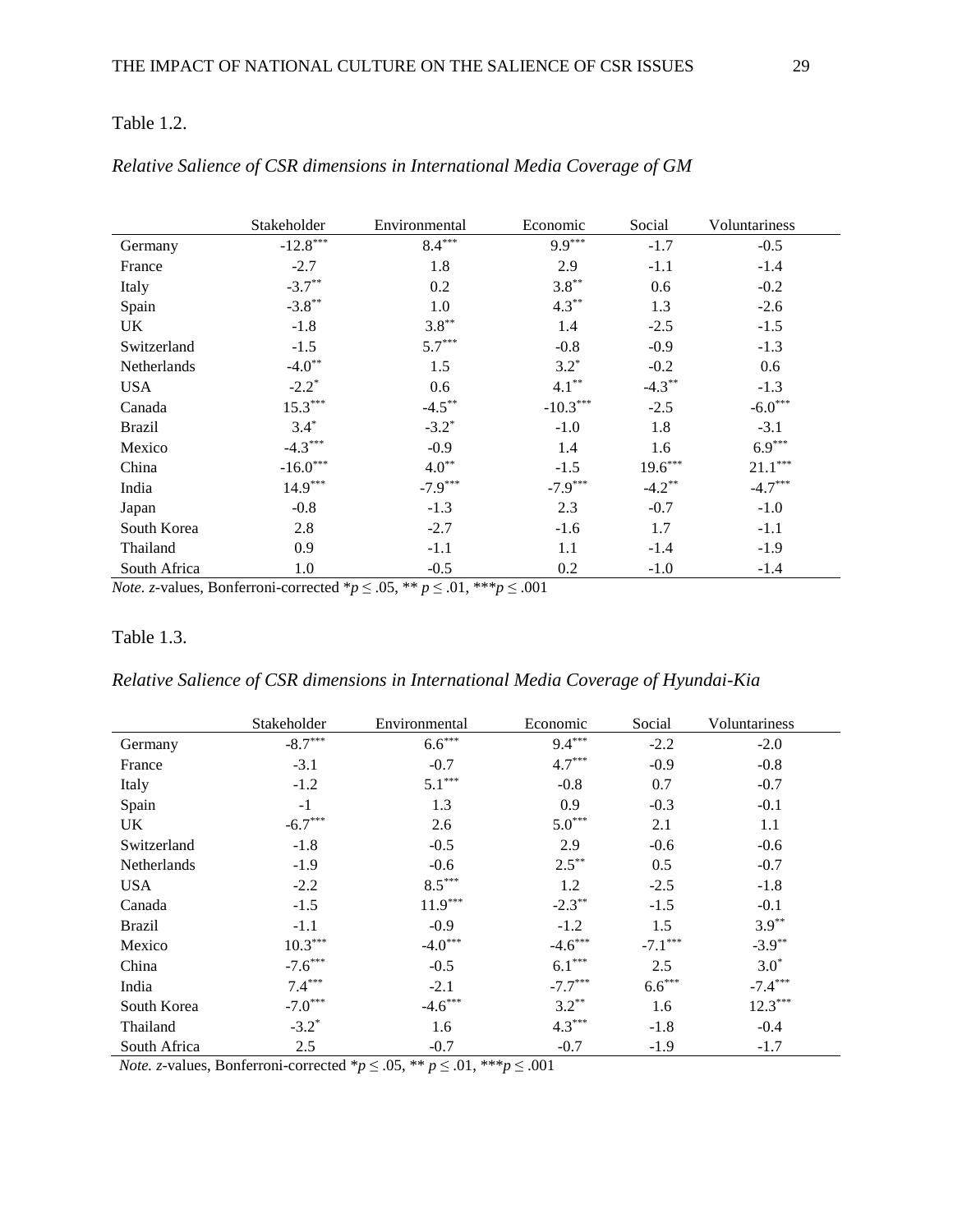|               | Stakeholder | Environmental | Economic   | Social         | Voluntariness |
|---------------|-------------|---------------|------------|----------------|---------------|
| Germany       | $-8.1***$   | 2.5           | $9.8***$   | $-2.7$         | $-3.1*$       |
| France        | $-2.1$      | $-0.7$        | $3.4*$     | $-0.1$         | $-1.1$        |
| Italy         | $-4.4***$   | $5.5***$      | 1.0        | 0.9            | $-0.1$        |
| Spain         | $-4.1***$   | $-1.6$        | $6.8***$   | $-1.2$         | $-1.3$        |
| UK            | 0.8         | $-3.8**$      | $3.9**$    | $-3.1*$        | $-2.7*$       |
| Switzerland   | $-4.3***$   | $-0.2$        | $5.7***$   | $-0.9$         | $-0.9$        |
| Netherlands   | 0.0         | $-1.4$        | 1.6        | $-0.8$         | $-0.8$        |
| <b>USA</b>    | 0.0         | $-2$          | 0.8        | $-0.6$         | 1.6           |
| Canada        | $4.0***$    | 0.3           | $-4.4***$  | $-2.4$         | 1.6           |
| <b>Brazil</b> | $-1.4$      | 0.9           | 0.3        | $\overline{2}$ | $-0.1$        |
| Mexico        | 0.9         | 2.5           | $-1.8$     | $-2.2$         | $\mathbf{0}$  |
| China         | $-14.8***$  | $7.1***$      | $-1.7$     | $17.7***$      | $16.7***$     |
| India         | $17.2***$   | $-5.0***$     | $-10.7***$ | $-5.6***$      | $-8.3***$     |
| Japan         | $-3.9**$    | 1.1           | $5.2***$   | $-1.5$         | $-2.2$        |
| South Korea   | 0.0         | 0.6           | $-2.5$     | $5.7***$       | $-0.4$        |
| Thailand      | $-4.3***$   | 0.4           | $4.0**$    | $-1.7$         | $3.2*$        |
| South Africa  | $3.2***$    | $-2.2$        | $-0.9$     | $-1.8$         | $-1.3$        |

# *Relative Salience of CSR dimensions in International Media Coverage of Toyota*

*Note. z*-values, Bonferroni-corrected  $p \leq .05$ ,  $p \leq .01$ ,  $p \leq .001$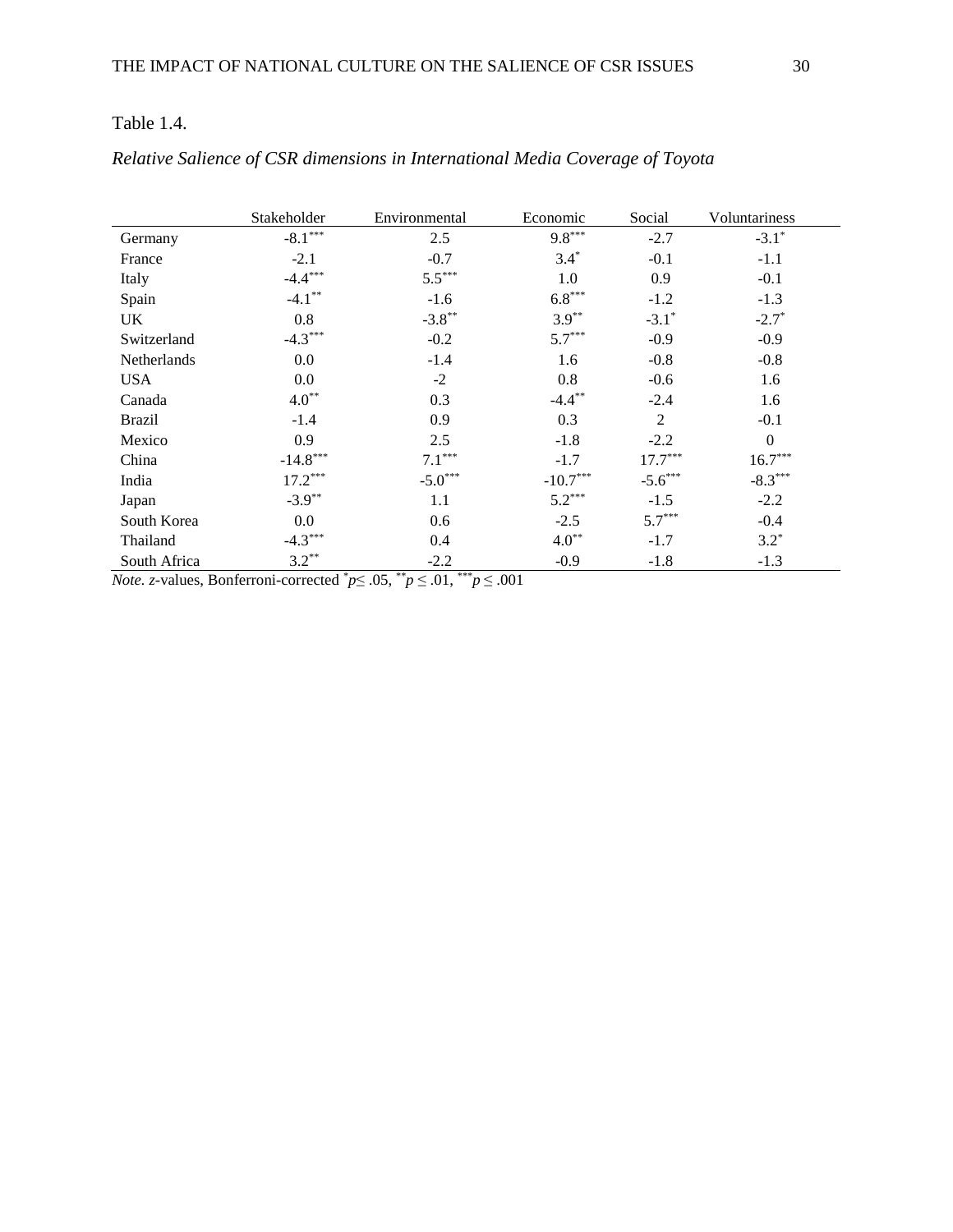Table 2.

|               |                             | $\, {\bf B}$ | Std. Error | Wald    | Exp(B) |
|---------------|-----------------------------|--------------|------------|---------|--------|
| Stakeholder   | Intercept                   | 1.304        | .423       | 9.507   |        |
|               | PDI                         | $.014***$    | .003       | 21.718  | 1.014  |
|               | <b>IND</b>                  | 0.002        | .002       | .836    | 1.002  |
|               | <b>MAS</b>                  | $-.004*$     | .002       | 5.538   | .996   |
|               | <b>UAI</b>                  | $-.006***$   | .001       | 19.837  | .994   |
|               | <b>LTO</b>                  | $-0.012***$  | .002       | 40.964  | .988   |
|               | <b>IVR</b>                  | $-0.003$     | .002       | 3.222   | .997   |
|               | <b>BMW</b>                  | $-.156***$   | .057       | 7.406   | .855   |
|               | <b>GM</b>                   | $-.276***$   | .051       | 29.875  | .759   |
|               | Hyundai                     | $.324***$    | .059       | 30.352  | 1.383  |
| Environmental | Intercept                   | 2.428        | .889       | 7.459   |        |
|               | PDI                         | $-.029***$   | .007       | 18.534  | .972   |
|               | $\mathop{\rm IND}\nolimits$ | $-.031***$   | .005       | 35.068  | .970   |
|               | <b>MAS</b>                  | $.023***$    | .004       | 30.395  | 1.024  |
|               | <b>UAI</b>                  | $-.024***$   | .002       | 93.46   | .977   |
|               | <b>LTO</b>                  | $-.007$      | .004       | 2.625   | .993   |
|               | <b>IVR</b>                  | .001         | .003       | .056    | 1.001  |
|               | <b>BMW</b>                  | $-.390***$   | .098       | 15.93   | .677   |
|               | $\,$ GM $\,$                | $-.250***$   | .086       | 8.424   | .778   |
|               | Hyundai                     | $-.693***$   | .125       | 30.675  | .500   |
| Social        | Intercept                   | $-1.295$     | 1.298      | .996    |        |
|               | PDI                         | .005         | .009       | .315    | 1.005  |
|               | $\mathop{\rm IND}\nolimits$ | $-.031***$   | .007       | 18.279  | .970   |
|               | <b>MAS</b>                  | 0.008        | .005       | 2.295   | 1.008  |
|               | <b>UAI</b>                  | $-.033***$   | .003       | 108.438 | .967   |
|               | <b>LTO</b>                  | $.017**$     | .006       | 9.125   | 1.017  |
|               | <b>IVR</b>                  | 0.007        | .005       | 2.086   | 1.007  |
|               | <b>BMW</b>                  | $1.120***$   | .118       | 90.323  | 3.063  |
|               | <b>GM</b>                   | 0.15         | .132       | 1.304   | 1.162  |
|               | Hyundai                     | $.816***$    | .135       | 36.266  | 2.26   |
| Voluntariness | Intercept                   | 2.107        | .825       | 6.515   |        |
|               | PDI                         | $-.009$      | .007       | 1.908   | .991   |
|               | $\mathop{\rm IND}\nolimits$ | $-.057***$   | .005       | 133.285 | .945   |
|               | <b>MAS</b>                  | $-.017***$   | .005       | 12.968  | .983   |
|               | $\ensuremath{\mathsf{UAI}}$ | $-.044***$   | .003       | 198.231 | .957   |
|               | <b>LTO</b>                  | $.014***$    | .004       | 14.383  | 1.014  |
|               | <b>IVR</b>                  | $.031***$    | .004       | 66.079  | 1.031  |
|               | <b>BMW</b>                  | $1.208***$   | .116       | 108.441 | 3.347  |
|               | $\mbox{GM}$                 | $.648***$    | .119       | 29.485  | 1.912  |
|               | Hyundai                     | .242         | .139       | 3.007   | 1.274  |

*Multinomial Logistic Regression Model of CSR dimensions predicted from Hofstede's value dimensions*

*Note.* \**p* ≤ .05, \*\**p*≤.01, \*\*\**p*≤.001. Baseline: Economic Responsibility, Toyota Motors.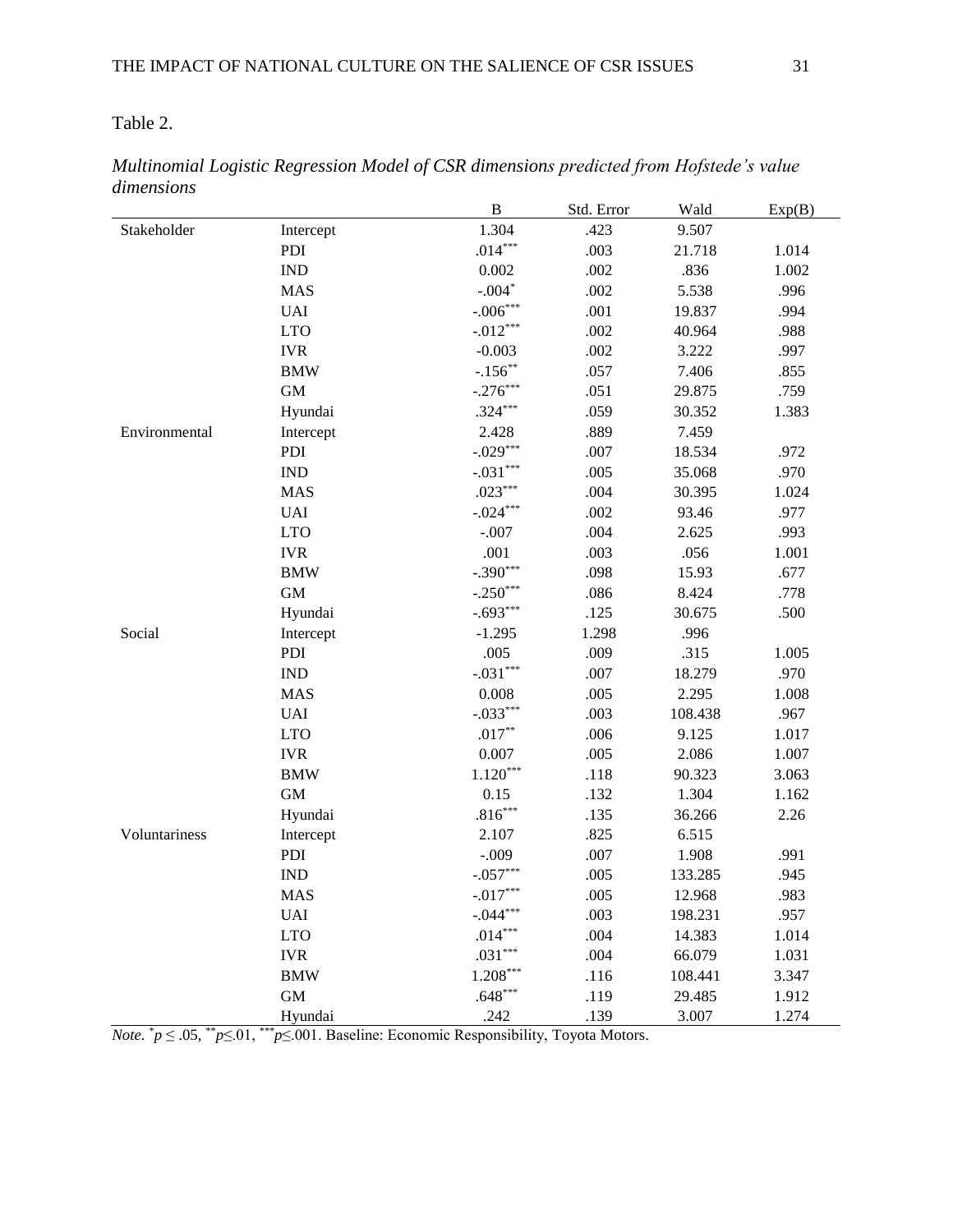# **Appendix A**

|               | Stakeholder<br>Responsibility | Environmental<br>Responsibility | Economic<br>Responsibility | Social<br>Dimension | Voluntariness  | Total |
|---------------|-------------------------------|---------------------------------|----------------------------|---------------------|----------------|-------|
| Germany       | 813                           | 231                             | 970                        | 100                 | 39             | 2153  |
| France        | 36                            | 9                               | 80                         | 1                   | $\Omega$       | 126   |
| Italy         | 36                            | 24                              | 54                         | 6                   | 3              | 123   |
| Spain         | 120                           | 26                              | 144                        | 8                   | 8              | 306   |
| UK            | 679                           | 89                              | 420                        | 25                  | 27             | 1240  |
| Switzerland   | 31                            | 19                              | 50                         | $\boldsymbol{0}$    | $\Omega$       | 100   |
| Netherlands   | 34                            | 6                               | 69                         | 3                   | 5              | 117   |
| <b>USA</b>    | 835                           | 126                             | 528                        | 15                  | 59             | 1563  |
| Canada        | 856                           | 64                              | 142                        | 12                  | 24             | 1098  |
| <b>Brazil</b> | 191                           | 12                              | 77                         | 19                  | 8              | 307   |
| Mexico        | 1213                          | 70                              | 347                        | 36                  | 84             | 1750  |
| China         | 409                           | 220                             | 344                        | 381                 | 435            | 1789  |
| India         | 3348                          | 154                             | 770                        | 135                 | 88             | 4495  |
| Japan         | 196                           | 36                              | 154                        | 6                   | $\overline{4}$ | 396   |
| South Korea   | 624                           | 15                              | 245                        | 76                  | 122            | 1082  |
| Thailand      | 194                           | 29                              | 165                        | 10                  | 38             | 436   |
| South Africa  | 197                           | 26                              | 50                         | $\boldsymbol{0}$    | $\overline{2}$ | 275   |
| Total         | 9812                          | 1156                            | 4609                       | 833                 | 946            | 17356 |

|  |  |  | Frequencies of CSR Dimensions in Newspaper Content by Country |
|--|--|--|---------------------------------------------------------------|
|--|--|--|---------------------------------------------------------------|

*Frequencies of Automotive Corporations Newspaper Content by Country*

|              | <b>BMW</b> | GM   | Hyundai-Kia      | Toyota | Total |
|--------------|------------|------|------------------|--------|-------|
| Germany      | 1092       | 700  | 89               | 272    | 2153  |
| France       | 35         | 40   | 14               | 37     | 126   |
| Italy        | 31         | 48   | 10               | 34     | 123   |
| Spain        | 74         | 133  | 51               | 48     | 306   |
| UK           | 359        | 508  | 94               | 279    | 1240  |
| Switzerland  | 34         | 32   | 8                | 26     | 100   |
| Netherlands  | 40         | 45   | 12               | 20     | 117   |
| USA          | 85         | 1114 | 119              | 245    | 1563  |
| Canada       | 94         | 754  | 79               | 171    | 1098  |
| Brazil       | 22         | 190  | 26               | 69     | 307   |
| Mexico       | 141        | 257  | 1098             | 254    | 1750  |
| China        | 749        | 362  | 177              | 501    | 1789  |
| India        | 485        | 1034 | 1209             | 1767   | 4495  |
| Japan        | 36         | 20   | $\boldsymbol{0}$ | 340    | 396   |
| South Korea  | 86         | 89   | 862              | 45     | 1082  |
| Thailand     | 100        | 73   | 64               | 199    | 436   |
| South Africa | 64         | 37   | 69               | 105    | 275   |
| Total        | 3527       | 5436 | 3981             | 4412   | 17356 |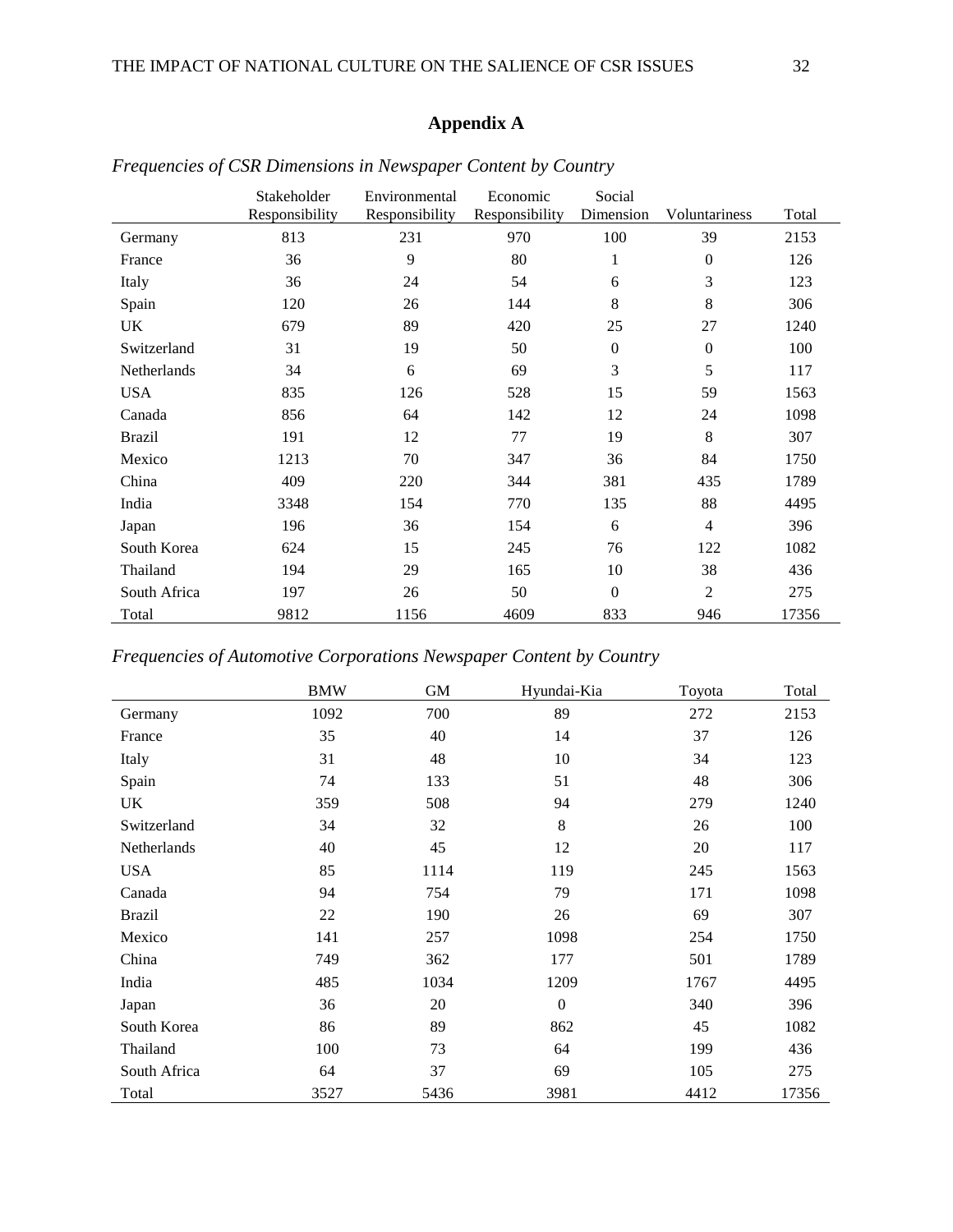# **Appendix B**

# *List of topics within each CSR dimension*

| Stakeholder dimension   | Recalls                                                  |
|-------------------------|----------------------------------------------------------|
|                         | Relation to market partners in general                   |
|                         | Relation to suppliers                                    |
|                         | <b>Relation to dealers</b>                               |
|                         | Relation to unions                                       |
|                         | Relation to politics (states, municipalities)            |
|                         | Relation to shareholders                                 |
|                         | Relation with major shareholders / investors             |
|                         | Relation to importers                                    |
|                         | Relation to employees                                    |
|                         | Attractive employer                                      |
|                         | Wages                                                    |
|                         | Job initiatives                                          |
|                         | Training, further education                              |
|                         | Working atmosphere, job safety                           |
|                         | <b>Employee satisfaction</b>                             |
| Environmental dimension | Relation to environmental organizations                  |
|                         | Ecology in general                                       |
|                         | Green Building                                           |
|                         | Usage of renewable resources / resource saving           |
|                         | Product development (ecological)                         |
|                         | Fuel Economy Policy (e.g. CAFE)                          |
|                         | Emissions, Clean Air (ecological)                        |
|                         | Production (ecological)                                  |
|                         | Renewable energies (wind, water etc.), refuse management |
|                         | Logistic (ecological)                                    |
|                         | Ecologic actions                                         |
|                         | Other ecology                                            |
| Economic dimension      | <b>Business results</b>                                  |
|                         | Sales revenue (gross)                                    |
|                         | Profit/earnings (net)                                    |
|                         | Annual and monthly sales                                 |
|                         | Quarterly financial results                              |
|                         | Shareholder value / company value                        |
|                         | Other economic performance                               |
|                         | Economy in general                                       |
| Social dimension        | Equal job opportunities                                  |